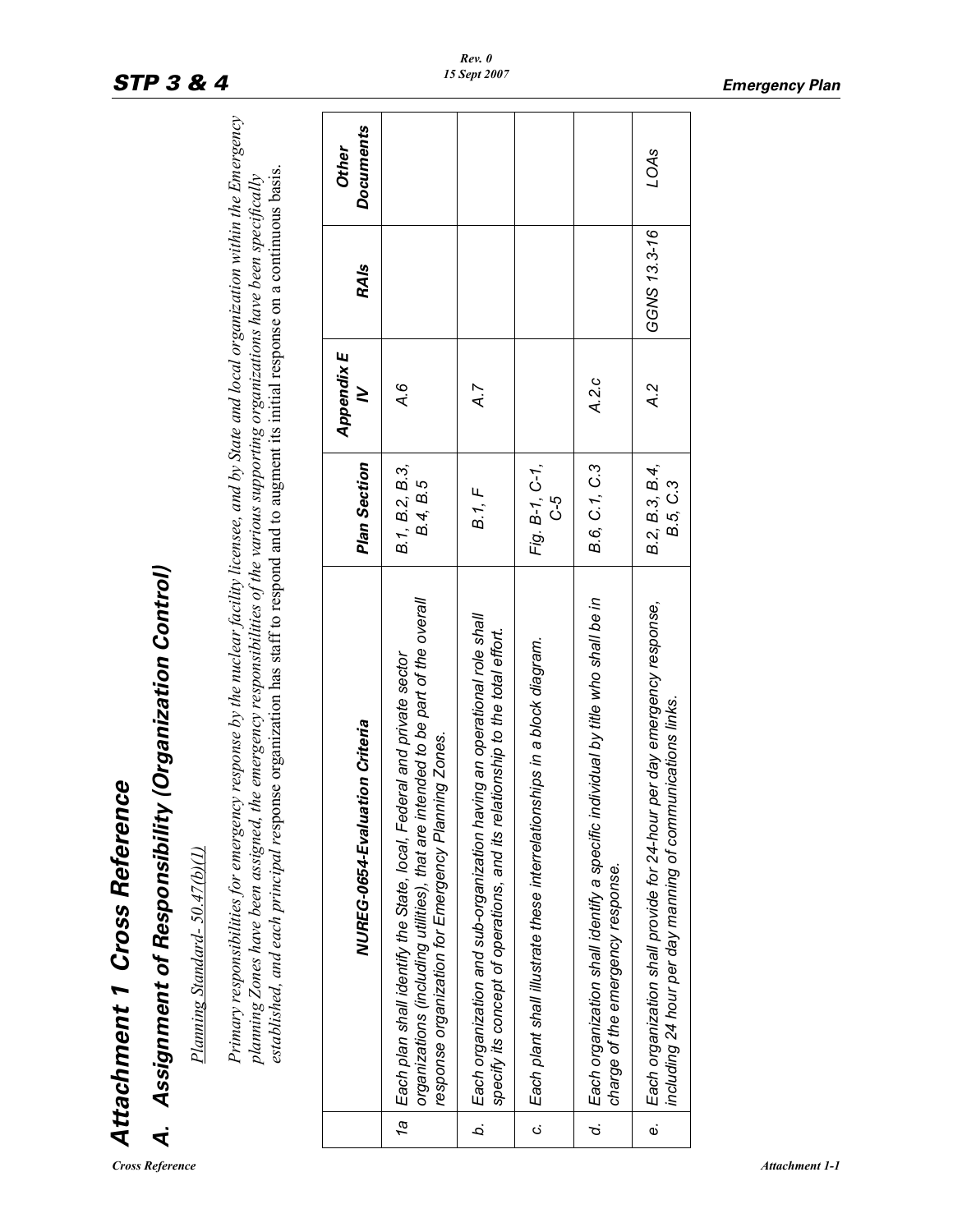|    | NUREG-0654-Evaluation Criteria                                                                                                                                                                                                                                                                                                                                                                                                                                                                                                                                                                                                                                                                                                                                                                                                                                          | Plan Section                                                         | Appendix E<br>≥ | <b>RAIs</b>                  | <b>Documents</b><br><b>Other</b> |
|----|-------------------------------------------------------------------------------------------------------------------------------------------------------------------------------------------------------------------------------------------------------------------------------------------------------------------------------------------------------------------------------------------------------------------------------------------------------------------------------------------------------------------------------------------------------------------------------------------------------------------------------------------------------------------------------------------------------------------------------------------------------------------------------------------------------------------------------------------------------------------------|----------------------------------------------------------------------|-----------------|------------------------------|----------------------------------|
| 2a | Services, Fire and Rescue, Traffic Control, Emergency Medical Services, Law<br>Public Information, Accident Assessment, Public Health and Sanitation, Social<br>as a table of primary and support<br>following: Command and Control, Alerting and Notification, Communications,<br>elements and key individuals by title, of emergency response, including the<br>responsibilities using the agency as one axis, and the function as the other.<br>s and responsibilities for major<br>Enforcement, Transportation, Protective Response (including authority to<br>request Federal assistance and to initiate other protective actions), and<br>Radiological Exposure Control. The description of these functions shall<br>Each organization shall specify the function<br>include a clear and concise summary such<br>(See Section B for licensee).                    | C.2, C.3, E, G,<br>B.2, B.3, B.4,<br>Figure B-1<br>Table B-1<br>H, K | A.4             | GGNS 13.3-13<br>GGNS 13.3-14 |                                  |
| b. | Each plan shall contain (by reference to specific acts, codes or statutes) the<br>legal basis for such authorities.                                                                                                                                                                                                                                                                                                                                                                                                                                                                                                                                                                                                                                                                                                                                                     | State Plan                                                           |                 |                              |                                  |
| က  | appropriate for organizations where response functions are covered by laws,<br>operations developed between Federal, State, and local agencies and other<br>itself may contain descriptions of these matters and a signature page in the<br>implementation, and specify the arrangements for exchange of information.<br>regulations or executive orders where separate written agreements are not<br>Emergency Planning Zones. The agreements shall identify the emergency<br>These agreements may be provided in an appendix to the plan or the plan<br>plan may serve to verify the agreements. The signature page format is<br>Each plan shall include written agreements referring to the concept of<br>measures to be provided and the mutually acceptable criteria for their<br>support organizations having an emergency response role within the<br>necessary. | A, B                                                                 |                 | GGNS 13.3-7                  | LOAS                             |
| 4. | operations for a protracted period. The individual in the principal organization<br>who will be responsible for assuring continuity of resources (technical,<br>Each principal organization shall be capable of continuous (24-hour)<br>administrative, and material) shall be specified by title.                                                                                                                                                                                                                                                                                                                                                                                                                                                                                                                                                                      | B.4, C.1, C.3,                                                       |                 |                              |                                  |

*Rev. 0 15 Sept 2007*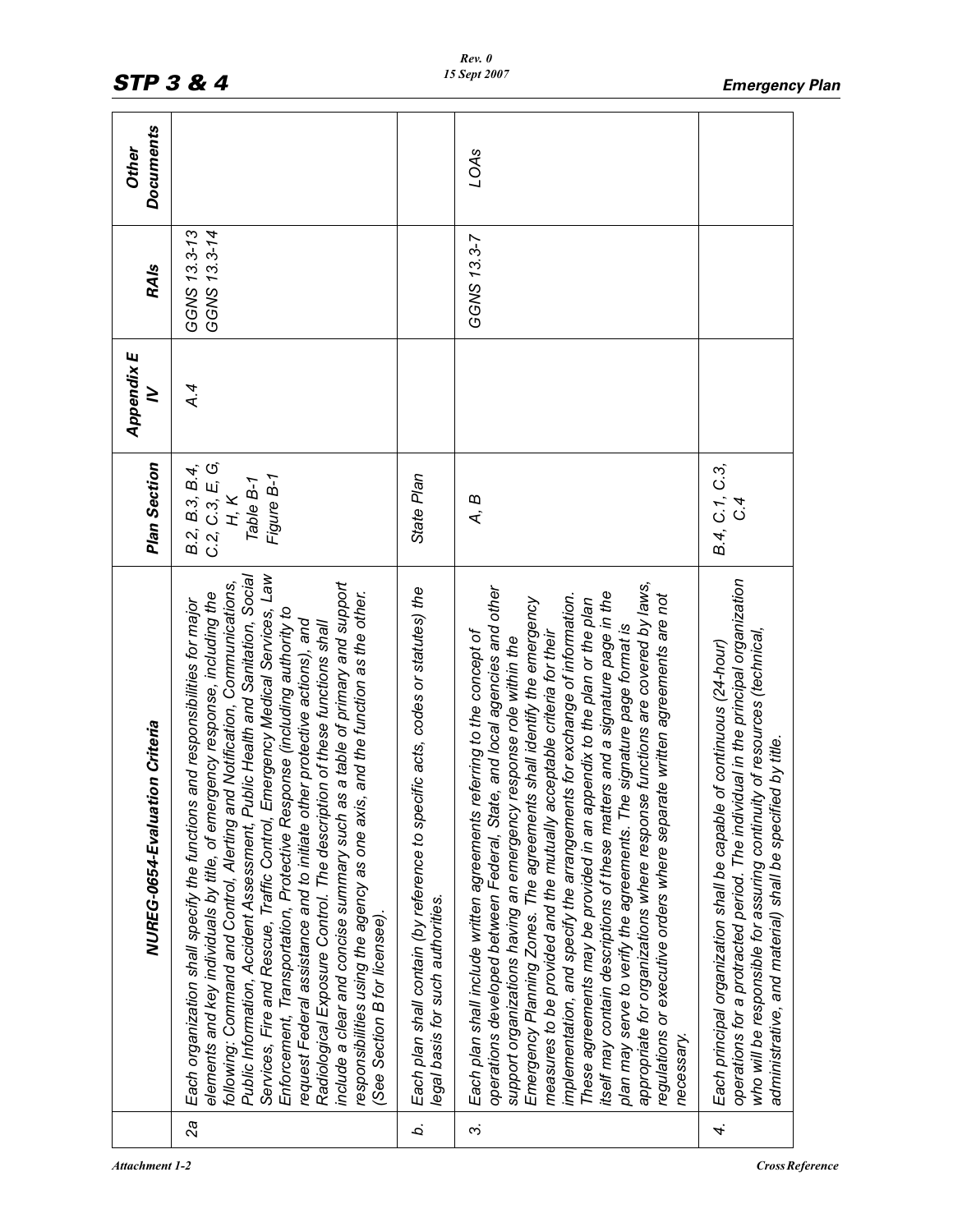| Ī |
|---|
| ì |
| í |
| Ž |
| ï |
| ١ |
|   |
|   |
|   |
|   |
| J |
| I |
|   |
|   |
|   |
|   |
|   |
|   |

| B.                       | Onsite Emergency Organization                                                                                                                                                                                                                                                                                                                                                                                                    |                               |                 |             |                           |
|--------------------------|----------------------------------------------------------------------------------------------------------------------------------------------------------------------------------------------------------------------------------------------------------------------------------------------------------------------------------------------------------------------------------------------------------------------------------|-------------------------------|-----------------|-------------|---------------------------|
|                          | Planning Standard-50.47(b)(2)                                                                                                                                                                                                                                                                                                                                                                                                    |                               |                 |             |                           |
|                          | On-shift facility licensee responsibilities for emergency response are unambiguously defined, adequate staffing to provide initial facility<br>accident response in key functional areas is maintained at all times, timely augmentation of response capabilities is available, and the<br>interfaces among various onsite response activities and offsite support and response activities are specified.                        |                               |                 |             |                           |
|                          | NUREG-0654-Evaluation Criteria                                                                                                                                                                                                                                                                                                                                                                                                   | Plan Section                  | Appendix E<br>≥ | <b>RAIs</b> | <b>Documents</b><br>Other |
|                          | responsibilities and duties of the<br>Each licensee shall specify the onsite emergency organization of plant staff<br>personnel for all shifts and its relation to the<br>normal staff complement.<br>$\overline{r}$                                                                                                                                                                                                             | 1.1, 2.1<br>C.3               | A.2.b<br>A.2a   | VEGP 13.3-8 | GL 82-33                  |
| $\overline{\mathcal{L}}$ | shall be on shift at all times and who shall be the authority and responsibility to<br>immediately and unilaterally initiate any emergency actions, including providing<br>protective action recommendations to authorities responsible for implementing<br>as emergency coordinator who<br>Each licensee shall designate an individual<br>offsite emergency measures.                                                           | C.1, C.2, C.3<br>C.4.1, C.4.9 | A.2.c           |             |                           |
| ကဲ                       | Each licensee shall identify a line of succession for the emergency coordinator<br>position and identify the specific conditions for higher level utility officials<br>assuming this function.                                                                                                                                                                                                                                   | C.3, C.4.1,<br>C.4.9          |                 |             |                           |
| 4.                       | emergency coordinator and shall clearly specify which responsibilities may not<br>responsibilities which may not be delegated shall be the decision to notify and<br>responsibilities assigned to the<br>be delegated to other elements of the emergency organization. Among the<br>to recommend protective actions to authorities responsible for offsite<br>Each licensee shall establish the functional<br>emergency measures | C.2                           |                 |             |                           |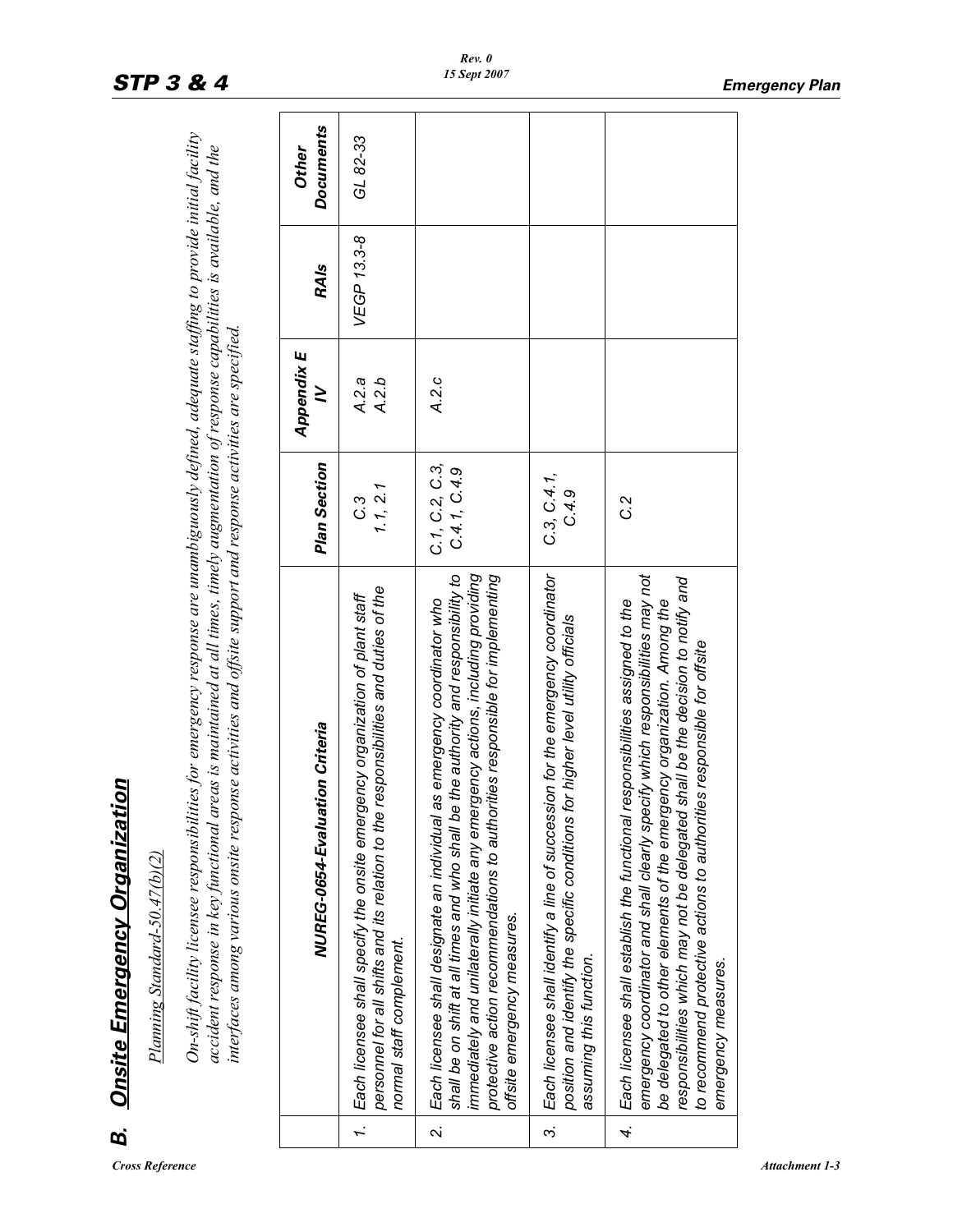|               | NUREG-0654-Evaluation Criteria                                                                                                                                                                                                                                                                                                                                                                                                                                                                                                                                                                                                                                                                                                        | Plan Section           | <b>Appendix E</b><br>$\geq$       | <b>RAIs</b> | <b>Documents</b><br><b>Other</b> |
|---------------|---------------------------------------------------------------------------------------------------------------------------------------------------------------------------------------------------------------------------------------------------------------------------------------------------------------------------------------------------------------------------------------------------------------------------------------------------------------------------------------------------------------------------------------------------------------------------------------------------------------------------------------------------------------------------------------------------------------------------------------|------------------------|-----------------------------------|-------------|----------------------------------|
| 5.            | Minimum Staffing Requirements for Nuclear Power Plant Emergencies. The<br>minimum on-shift staffing levels shall be as indicated in Table B-1. The licensee<br>declaration of an emergency. This capability shall be as indicated in Table B-1.<br>performed by the persons to be assigned to the functional areas of emergency<br>shifts and for plant staff members, both onsite and away from the site. These<br>activity. For emergency situations, specific assignments shall be made for all<br>must be able to augment on-shift capabilities within a short period after<br>assignments shall cover the emergency functions in Table B-1 entitled,<br>Each licensee shall specify the positions or title and major tasks to be | C.3, C.4, Table<br>5-1 | A.3<br>$\lambda$ .2<br><b>B.4</b> |             | GL 82-33                         |
| 6.            | services support, and State and local government response organization. This<br>functional areas of emergency activity, licensee headquarters support, local<br>shall be illustrated in a block diagram and shall include the onsite technical<br>Each licensee shall specify the interfaces between and among the onsite<br>support center and the operational support (assembly) center and the<br>licensee's near-site Emergency Operations Facility (EOF).                                                                                                                                                                                                                                                                        | Figure F-1             | ر<br>به                           |             |                                  |
| $\ddot{\sim}$ | entitled Minimum Staffing Requirements for Nuclear Power Plant Emergencies,<br>support personnel who will augment the plant staff as specified in the table<br>administrative, and technical<br>Each licensee shall specify the management,<br>(Table B-1) and in the following areas:                                                                                                                                                                                                                                                                                                                                                                                                                                                | Table C-1<br>C.4       | $\overline{A}$ .5                 |             |                                  |
| c.            | and water, sanitary facilities in<br>e.g., transportation,<br>the field, and special equipment and supplies procurement;<br>logistics support for emergency personnel,<br>communications, temporary quarters, food                                                                                                                                                                                                                                                                                                                                                                                                                                                                                                                    | C.4.7, C.4.12          | $\overline{A}$ .5                 |             |                                  |
| à.            | technical support for planning and reentry/recovery operations;                                                                                                                                                                                                                                                                                                                                                                                                                                                                                                                                                                                                                                                                       | ه ر<br>ا               | I                                 |             |                                  |
| ن.            | management level interface with governmental authorities, and                                                                                                                                                                                                                                                                                                                                                                                                                                                                                                                                                                                                                                                                         | C.4.9, C.4.13          | E 9                               |             |                                  |
| d.            | release of information to news media during an emergency (coordinated<br>with governmental authorities).                                                                                                                                                                                                                                                                                                                                                                                                                                                                                                                                                                                                                              | K.5, K.7, K.8          |                                   |             |                                  |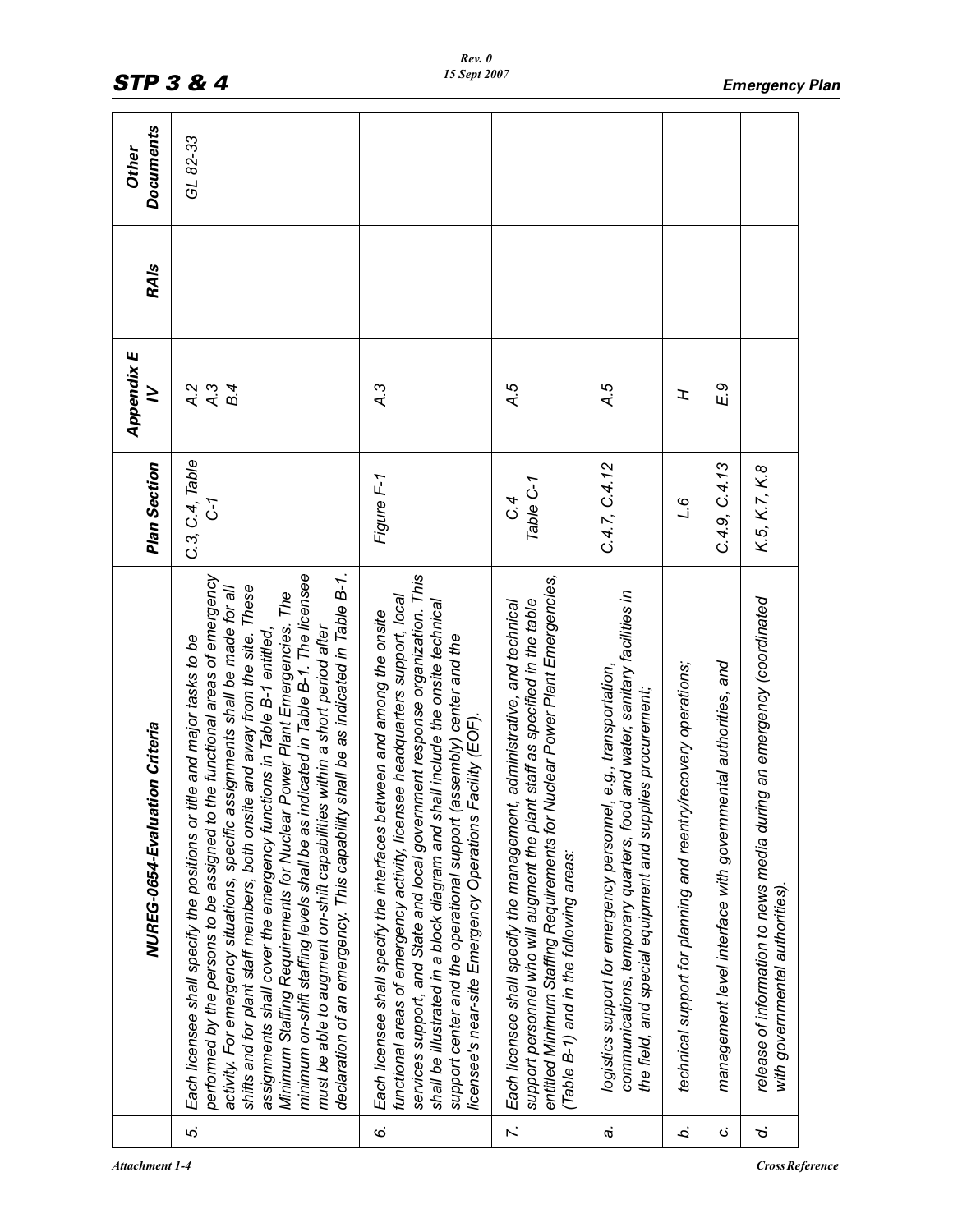|          | NUREG-0654-Evaluation Criteria                                                                                                                                                                                                                                                                                                                                                                                                                                                                                                                                                                                                                                   | Plan Section            | Appendix E<br>≥ | <b>RAIs</b> | <b>Documents</b><br><b>Other</b> |
|----------|------------------------------------------------------------------------------------------------------------------------------------------------------------------------------------------------------------------------------------------------------------------------------------------------------------------------------------------------------------------------------------------------------------------------------------------------------------------------------------------------------------------------------------------------------------------------------------------------------------------------------------------------------------------|-------------------------|-----------------|-------------|----------------------------------|
| $\infty$ | Each licensee shall specify the contractor and private organizations who may<br>to and augmentation of the<br>be requested to provide technical assistance<br>emergency organization.                                                                                                                                                                                                                                                                                                                                                                                                                                                                            | В.5                     | 4.5             |             |                                  |
| တဲ       | contractor, private, and local support agencies shall be appended to the plan.<br>The agreements shall delineate the authorities, responsibilities, and limits on<br>the actions of the contractor, private organization, and local services support<br>provided by local agencies for<br>handling emergencies, e.g., police, ambulance, medical, hospital, and fire-<br>contaminated. Copies of the arrangements and agreements reached with<br>licensee shall provide for<br>transportation and treatment of injured personnel who may also be<br>Each licensee shall identify the services to be<br>fighting organizations shall be specified. The<br>groups. | B.4, B.5, B.5.7,<br>5.ر | A.6             |             |                                  |
| ن<br>ن   | <b>Emergency Response Support and Resources</b>                                                                                                                                                                                                                                                                                                                                                                                                                                                                                                                                                                                                                  |                         |                 |             |                                  |
|          | $Planning$ Standard- $50.47(b)(3)$                                                                                                                                                                                                                                                                                                                                                                                                                                                                                                                                                                                                                               |                         |                 |             |                                  |
|          | Arrangement for requesting and effectively using assistance resources have been made, arrangements to accommodate State and local staff<br>at the licensee's near-site Emergency Operations Facility have been made, and other organizations capable of augmenting the planned<br>response have been identified.                                                                                                                                                                                                                                                                                                                                                 |                         |                 |             |                                  |
|          | NUREG-0654-Evaluation Criteria                                                                                                                                                                                                                                                                                                                                                                                                                                                                                                                                                                                                                                   | Plan Section            | Appendix E<br>≥ | <b>RAIs</b> | <b>Other</b>                     |
| I.       | States and local government through the Federal Radiological Monitoring and<br>shall make provisions for incorporating the Federal response capability into its<br>Interagency Radiological Assistance Plan (IRAP)). Each State and licensee<br>The Federal government maintains in-depth capability to assist licensees,<br>Assessment Plan (formerly Radiological Assistance Plan (RAP) and<br>operation plan, including the following:                                                                                                                                                                                                                        |                         |                 |             |                                  |

*Cross Reference* Attachment 1-5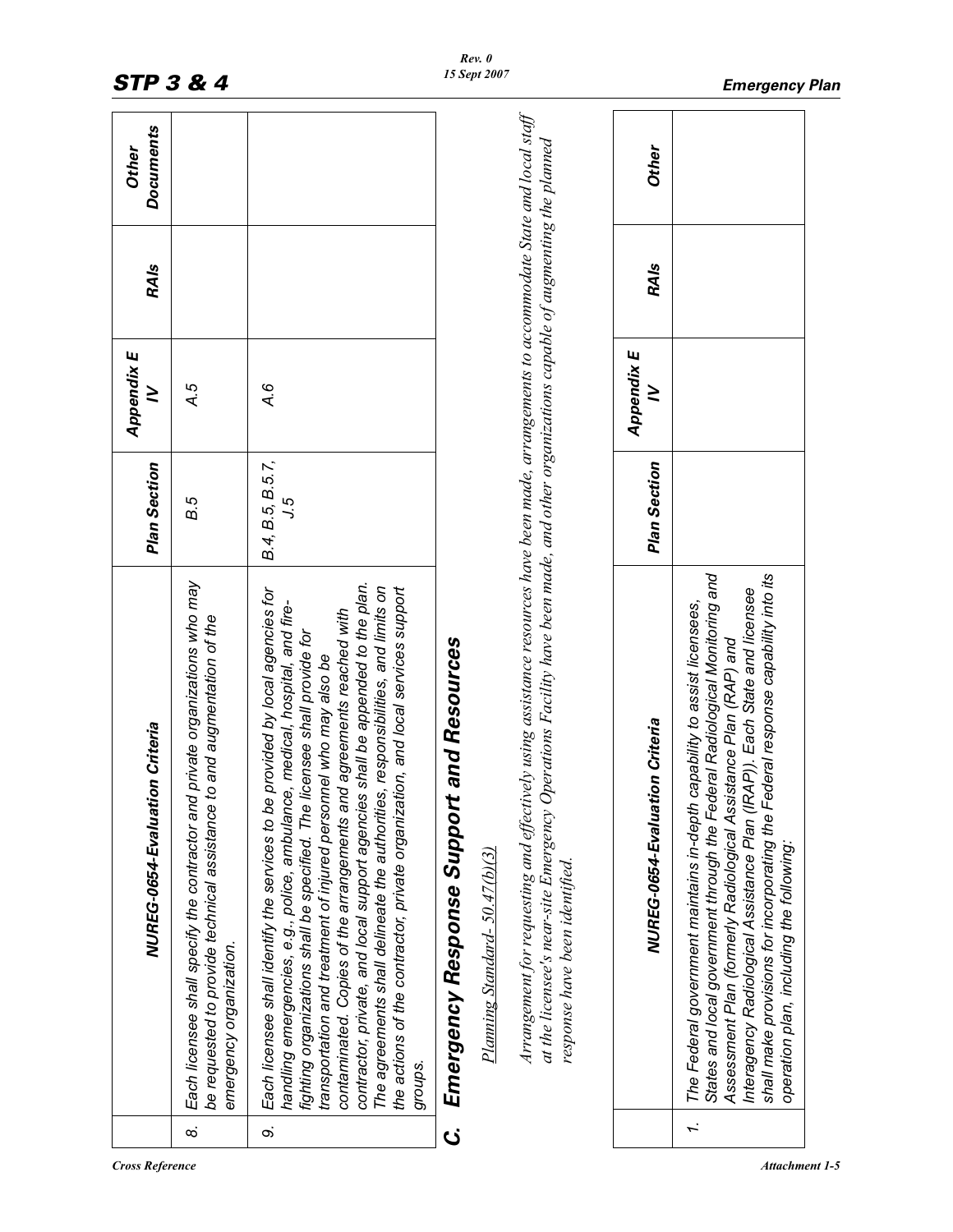| Other<br><b>RAIs</b>           | VEGP 13.3-39                                                                              | GGNS 13.3-10                                                                                                        |                                                                                                                                                                                                   |                                                                                                                                                                                                                 |                                                                                                                                    | GGNS 13.3-7                                                                                                                                                                                                              | GGNS 13.3-9<br>VEGP 13.3-2<br>VEGP 13.3-1                                                                                                                                                                                                                   |
|--------------------------------|-------------------------------------------------------------------------------------------|---------------------------------------------------------------------------------------------------------------------|---------------------------------------------------------------------------------------------------------------------------------------------------------------------------------------------------|-----------------------------------------------------------------------------------------------------------------------------------------------------------------------------------------------------------------|------------------------------------------------------------------------------------------------------------------------------------|--------------------------------------------------------------------------------------------------------------------------------------------------------------------------------------------------------------------------|-------------------------------------------------------------------------------------------------------------------------------------------------------------------------------------------------------------------------------------------------------------|
| ≥                              | $\mathcal{A}$ .8                                                                          |                                                                                                                     |                                                                                                                                                                                                   |                                                                                                                                                                                                                 |                                                                                                                                    |                                                                                                                                                                                                                          |                                                                                                                                                                                                                                                             |
| Plan Section                   | <b>B.4</b>                                                                                | B.4.10, B.4.11,<br><b>B.4.12</b>                                                                                    | Addendum E-1<br>G4, G6, G8,<br>G.13                                                                                                                                                               | B.2.1, G.8                                                                                                                                                                                                      | G7                                                                                                                                 | Table H-1<br>G.9, J.12                                                                                                                                                                                                   | B.2, B.3, B.4,<br>B.5, B.6, G.9                                                                                                                                                                                                                             |
| NUREG-0654-Evaluation Criteria | specific persons by title authorized to request Federal assistance; see<br>A.1.d., A.2.a. | specific Federal resources expected, including expected times of arrival at<br>specific nuclear facility sites; and | Federal response, e.g., air fields, command posts, telephone lines, radio<br>specific licensee, State and local resources available to support the<br>frequencies and telecommunications centers. | licensee's near-site Emergency Operations Facility. (State technical analysis<br>Each principal offsite organization may dispatch representatives to the<br>representative at the near site EOF are preferred.) | The licensee shall prepare for the dispatch of a representative to principal<br>offsite governmental emergency operations centers. | capabilities and expected availability to provide radiological monitoring and<br>Each organization shall identify radiological laboratories and their general<br>emergency.<br>analyses services which can be used in an | Each organization shall identify nuclear and other facilities, organizations or<br>individuals which can be relied upon in an emergency to provide assistance.<br>Such assistance shall be identified and supported by appropriate letters of<br>agreement. |
|                                | c.                                                                                        | b.                                                                                                                  | ن                                                                                                                                                                                                 | 2a.                                                                                                                                                                                                             | Ċ.                                                                                                                                 | ကဲ                                                                                                                                                                                                                       | 4.                                                                                                                                                                                                                                                          |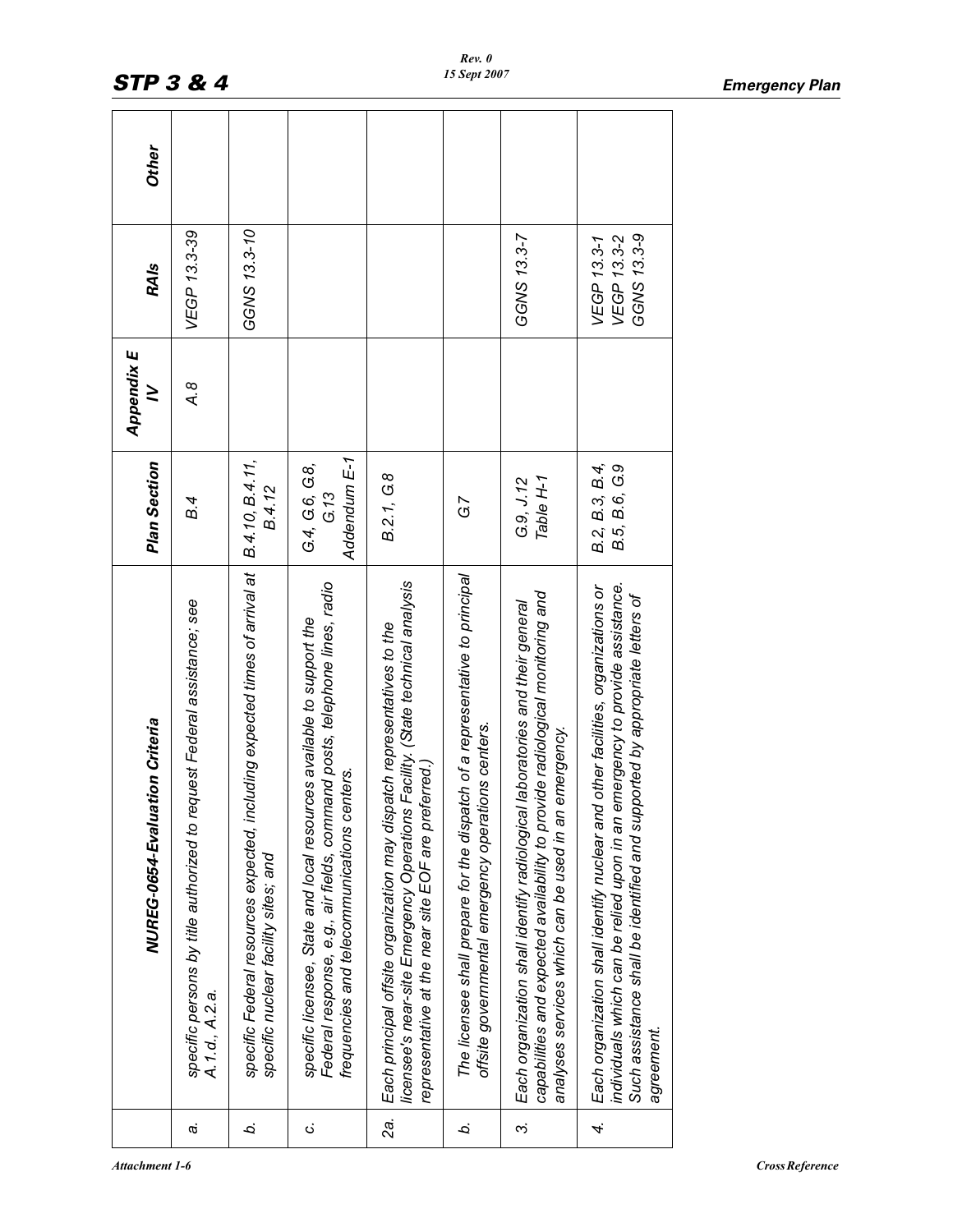| ٠      |
|--------|
|        |
|        |
|        |
|        |
| ì      |
| J<br>ı |
|        |
|        |
| J      |
| ١      |
|        |
|        |
|        |
| ì      |
|        |
|        |
|        |
| į      |
|        |
| ř      |
| 7      |
|        |
|        |
|        |
| I      |
|        |
|        |
|        |
|        |
| r      |

| Ö.                      | Emergency Classification System<br>Planning Standard-50.47(b)(4)                                                                                                                                                                                                                                                                                                                           |                                                         |                 |                                                             |          |  |
|-------------------------|--------------------------------------------------------------------------------------------------------------------------------------------------------------------------------------------------------------------------------------------------------------------------------------------------------------------------------------------------------------------------------------------|---------------------------------------------------------|-----------------|-------------------------------------------------------------|----------|--|
|                         | A standard emergency classification and action level scheme, the bases of which include facility system and effluent parameters, is in use of<br>the nuclear facility licensee, and State and local response plans call for reliance on information provided by facility licensees for<br>determinations of minimum initial offsite response measures.                                     |                                                         |                 |                                                             |          |  |
|                         | NUREG-0654-Evaluation Criteria                                                                                                                                                                                                                                                                                                                                                             | Plan Section                                            | Appendix E<br>≥ | <b>RAIs</b>                                                 | Other    |  |
| 1.                      | emergency class, in the in-plant emergency procedures. The plan shall identify<br>An emergency classification and emergency action level scheme as set forth in<br>Appendix 1 must be established by the licensee. The specific instruments,<br>the parameter values and equipment status for each emergency class.<br>parameters or equipment status shall be shown for establishing each | (Generalized)<br>Description)<br>Table D-2<br>Table D-1 | <b>B.1</b>      | GGNS 13.3-18<br>GGNS 13.3-19<br>GGNS 13.3-21<br>VEGP 13.3-3 | BL 05-02 |  |
| $\overline{\mathbf{v}}$ | Appendix 1 and all postulated accidents in the Final Safety Analysis Report<br>The initiating conditions shall include the example conditions found in<br>(FSARS) for the nuclear facility.                                                                                                                                                                                                | (Generalized)<br>Description)<br>Table D-2<br>Table D-1 |                 | VEGP 13.3-3                                                 | BL 05-02 |  |
| $\vec{3}$               | Each State and local organization shall establish an emergency classification<br>and emergency action level scheme consistent with that established by the<br>facility licensee.                                                                                                                                                                                                           | Š                                                       | €               |                                                             |          |  |
| 4.                      | emergency actions recommended by the nuclear facility licensee, taking into<br>provide for emergency actions to be taken which are consistent with the<br>Each State and local organization should have procedures in place that<br>account local offsite conditions that exist at the time of the emergency.                                                                              | County Plan<br>State Plan                               |                 |                                                             |          |  |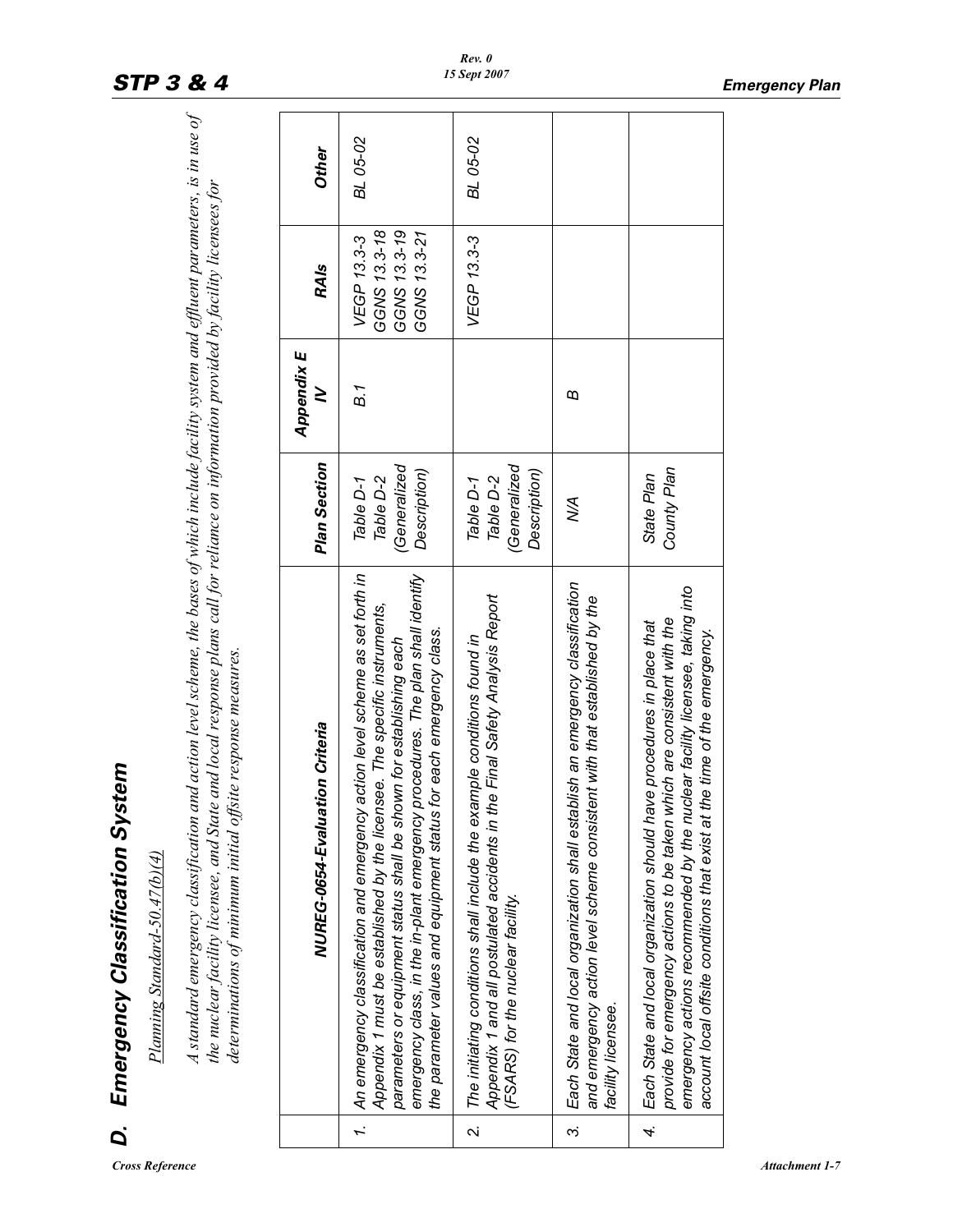| Í                |
|------------------|
| i<br>ċ           |
| Ï                |
| л<br>l<br>٠<br>ï |

| Щi           | Notification Methods and Procedure                                                                                                                                                                                                                                                                                                                                                                                                                                         |                       |                 |              |                           |
|--------------|----------------------------------------------------------------------------------------------------------------------------------------------------------------------------------------------------------------------------------------------------------------------------------------------------------------------------------------------------------------------------------------------------------------------------------------------------------------------------|-----------------------|-----------------|--------------|---------------------------|
|              | Planning Standard-50.47(b)(5)                                                                                                                                                                                                                                                                                                                                                                                                                                              |                       |                 |              |                           |
|              | Procedures have been established for notification, by the licensee of State and local response organizations and for notification of emergency<br>established; and means to provide early notification and clear instruction to the populace within the plume exposure pathway Emergency<br>personnel by all response organizations; the content of initial and follow-up message to response organizations and the public has been<br>Planning Zone have been established |                       |                 |              |                           |
|              | NUREG-0654-Evaluation Criteria                                                                                                                                                                                                                                                                                                                                                                                                                                             | Plan Section          | Appendix E<br>≥ | <b>RAIs</b>  | <b>Documents</b><br>Other |
| Ĩ.           | agreeable bases for notification of response organizations consistent with the<br>emergency classification and action level scheme set forth in Appendix 1.<br>These procedures shall include means for verification of messages. The<br>Each organization shall establish procedures which describe mutually<br>specific details of verification need not be included in the plan.                                                                                        | E.1                   |                 | VEGP 13.3-44 |                           |
| $\mathbf{N}$ | Each organization shall establish procedures for alerting, notifying, and<br>mobilizing emergency response personnel.                                                                                                                                                                                                                                                                                                                                                      | E.1, E.2, E.3,<br>E 4 | O               |              |                           |
| ω,           | The licensee in conjunction with State and local organizations shall establish<br>whether a release is taking place, potentially affected population and areas,<br>the contents of the initial emergency messages to be sent from the plant.<br>These measures shall contain information about the class of emergency,<br>and whether protective measures may be necessary.                                                                                                | $E_1$                 | Q               |              |                           |
| 4.           | Each licensee shall make provisions for follow-up messages from the facility to<br>offsite authorities which shall contain the following information if it is known<br>and appropriate:                                                                                                                                                                                                                                                                                    | E.1, E.2              | D               |              |                           |
| c.           | location of incident and name and telephone number (or communications<br>channel identification) of caller;                                                                                                                                                                                                                                                                                                                                                                | E.1                   |                 |              |                           |
| ä.           | date/time of incident;                                                                                                                                                                                                                                                                                                                                                                                                                                                     | E.1                   |                 |              |                           |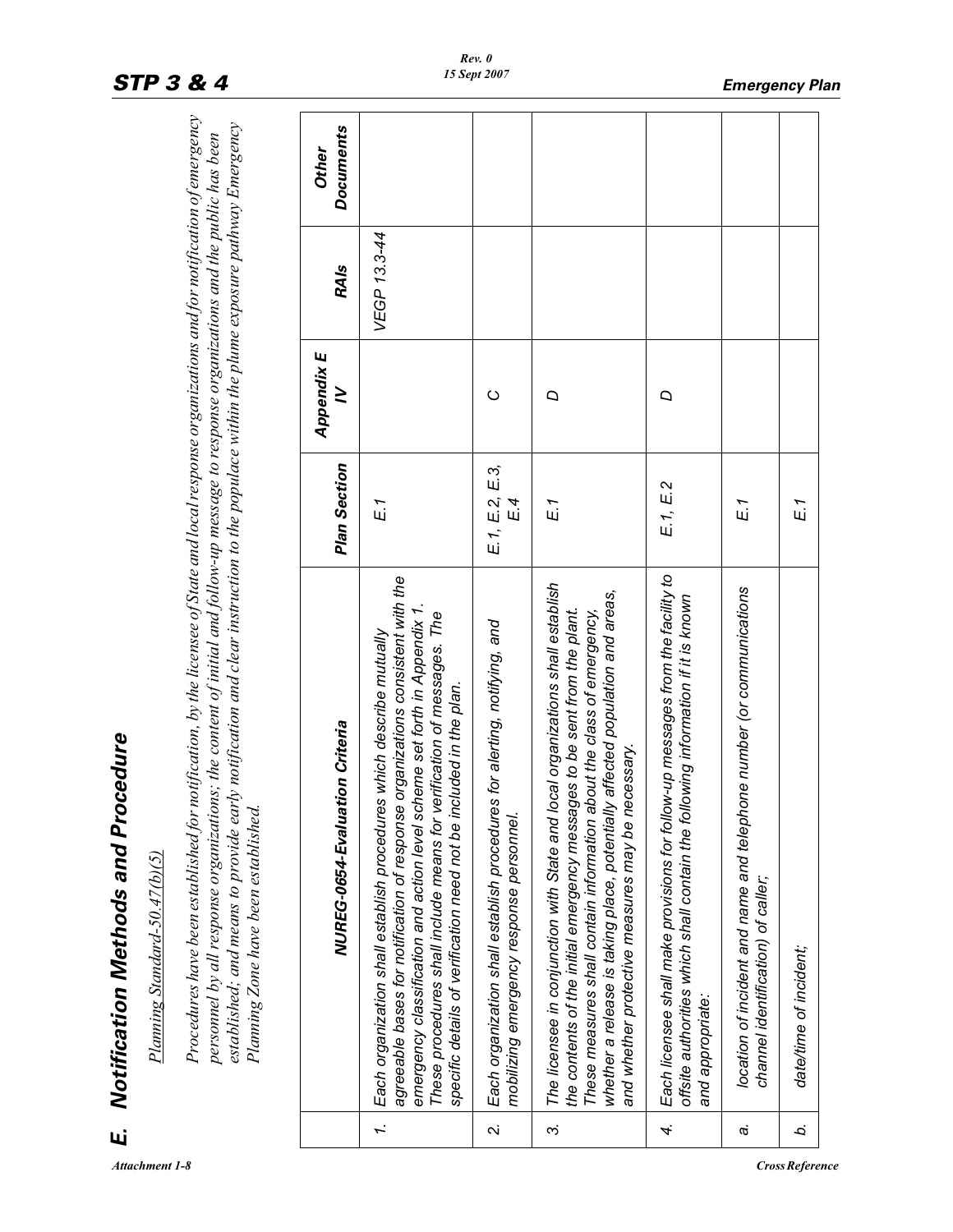|                      | NUREG-0654-Evaluation Criteria                                                                                                                                    | <b>Plan Section</b> | Appendix E<br>$\geq$ | <b>RAIs</b> | <b>Documents</b><br>Other |
|----------------------|-------------------------------------------------------------------------------------------------------------------------------------------------------------------|---------------------|----------------------|-------------|---------------------------|
| $\ddot{\circ}$       | class of emergency;                                                                                                                                               | E.1                 |                      |             |                           |
| ρ                    | type of actual or projected release (airborne, waterborne, surface spill), and<br>estimated duration/impact times;                                                | E.1                 |                      |             |                           |
| $\ddot{\omega}$      | estimate of quantity of radioactive material released or being released and<br>the points and heights of releases;                                                | E.1                 |                      |             |                           |
| f.                   | chemical and physical form of released material, including estimates of the<br>relative quantities and concentration of noble gases, iodines and<br>particulates; | E.1                 |                      |             |                           |
| Ġ                    | meteorological conditions at appropriate levels (wind speed, direction (to<br>and from), indicator of stability, precipitation, if any);                          | E.1                 |                      |             |                           |
| h.                   | actual or projected dose rates at site boundary; projected integrated dose at<br>site boundary;                                                                   | E.1                 |                      |             |                           |
| $\ddot{\phantom{0}}$ | at the projected peak and at 2, 5<br>and 10 miles, including section(s) affected;<br>projected dose rates and integrated dose                                     | E.1                 |                      |             |                           |
| $\ddot{}$            | estimate of any surface radioactive contamination inplant, onsite or offsite;                                                                                     | E1, E2              |                      |             |                           |
| k.                   | licensee emergency response actions underway;                                                                                                                     | $E_1$               |                      |             |                           |
| $\ddot{}$            | recommended emergency actions, including protective measures;                                                                                                     | E.1                 |                      |             |                           |
| Ę.                   | offsite organizations; and<br>request for any needed onsite support by                                                                                            | E.1                 |                      |             |                           |
| r.                   | event based on plant information.<br>prognosis for worsening or termination of                                                                                    | E1                  |                      |             |                           |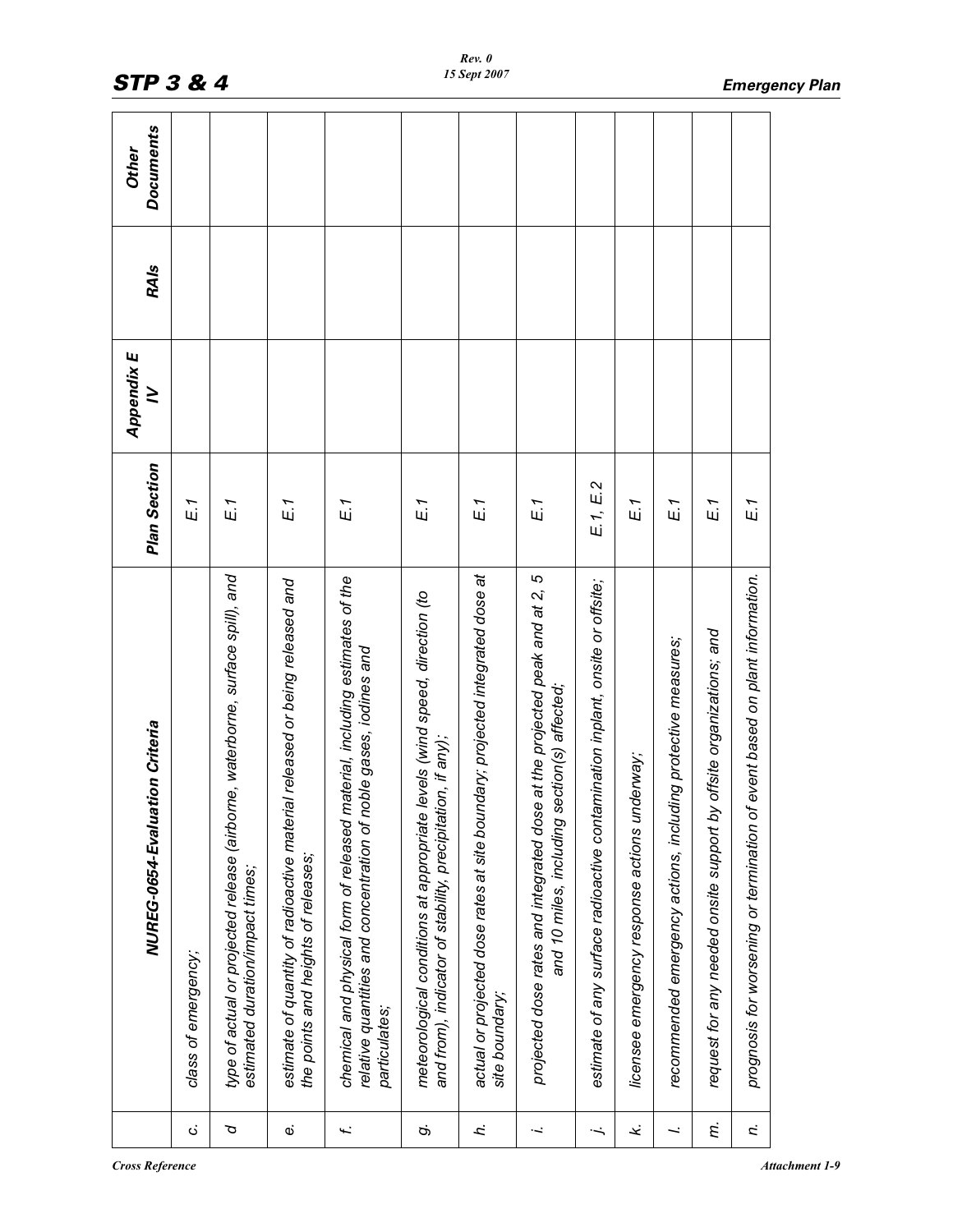|               | NUREG-0654-Evaluation Criteria                                                                                                                                                                                                                                                                                                                                                                                                                                                                                                                                                                               | Plan Section       | <b>Appendix E</b><br>≥ | <b>RAIs</b> | <b>Documents</b><br>Other |
|---------------|--------------------------------------------------------------------------------------------------------------------------------------------------------------------------------------------------------------------------------------------------------------------------------------------------------------------------------------------------------------------------------------------------------------------------------------------------------------------------------------------------------------------------------------------------------------------------------------------------------------|--------------------|------------------------|-------------|---------------------------|
| 5.            | e.g., the Emergency Alert System<br>disseminating to the public appropriate information contained in initial and<br>follow-up messages received from the licensee including the appropriate<br>State and local government organizations shall establish a system for<br>notification to appropriate broadcast media,<br>(EAS).                                                                                                                                                                                                                                                                               | E3, E4             | D.1                    |             |                           |
| 6.            | Each organization shall establish administrative and physical means, and the<br>Appendix 3). It shall be the licensee's responsibility to demonstrate that such<br>means exist, regardless of who implements this requirement. It shall be the<br>responsibility of the State and local governments to activate such a system.<br>time required for notifying and providing prompt instructions to the public<br>within the plume exposure pathway Emergency Planning Zone. (See                                                                                                                             | E1, E2, E3,<br>E 4 | D.1                    |             |                           |
| $\ddot{\sim}$ | messages to the public giving instructions with regard to specific protective<br>protection see Respiratory Protective Devices Manual American Industrial<br>The role of the licensee is to<br>Each organization shall provide written messages intended for the public,<br>areas shall be prepared and<br>provide supporting information for the messages. For ad hoc respiratory<br>consistent with the licensee's classification scheme. In particular, draft<br>included as part of the State and local plans.<br>actions to be taken by occupants of affected<br>Hygiene Association, 1963 pp. 123-126. | E1, E4             | D.1                    |             |                           |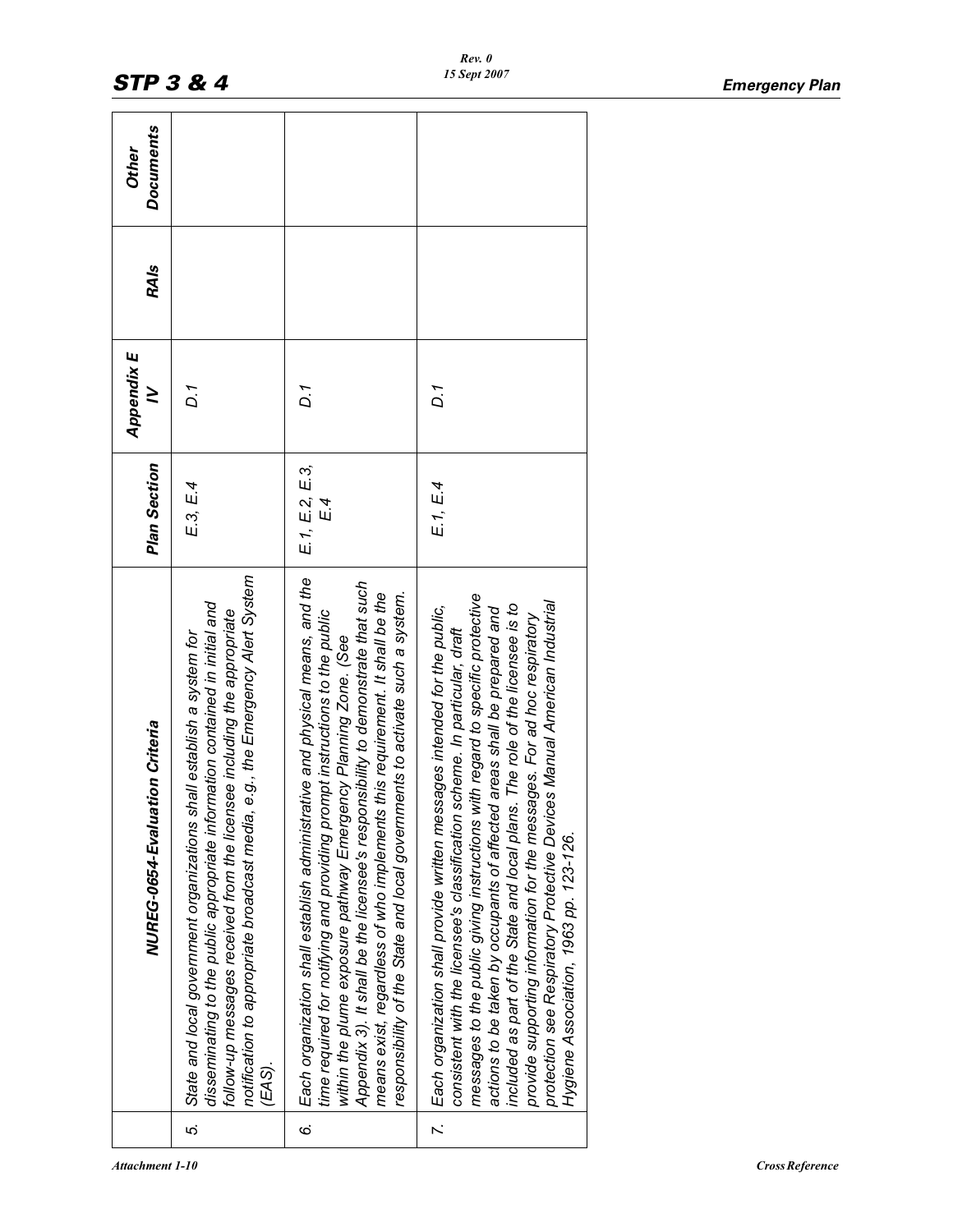|    | F. Emergency Communications                                                                                                                                                                                                                                                                                                                                                               |                     |                 |             |                                  |
|----|-------------------------------------------------------------------------------------------------------------------------------------------------------------------------------------------------------------------------------------------------------------------------------------------------------------------------------------------------------------------------------------------|---------------------|-----------------|-------------|----------------------------------|
|    | Planning Standard-Other Documents. 47(b)(6)                                                                                                                                                                                                                                                                                                                                               |                     |                 |             |                                  |
|    | Provisions exist for prompt communications among principal response organizations to emergency personnel and to the public.                                                                                                                                                                                                                                                               |                     |                 |             |                                  |
|    | NUREG-0654-Evaluation Criteria                                                                                                                                                                                                                                                                                                                                                            | Plan Section        | Appendix E<br>≥ | <b>RAIs</b> | <b>Documents</b><br><b>Other</b> |
| I. | licensees, local, and State response organizations. Such systems should be<br>The communication plans for emergencies shall include organizational titles<br>and alternates for both ends of the communication links. Each organization<br>shall establish reliable primary and backup means of communication for<br>selected to be compatible with one another. Each plan shall include: |                     |                 |             |                                  |
| c. | to and activation of the State/local<br>alternate, including 24-hour per day manning of communications links that<br>minimum, a telephone link and<br>provision for 24-hour per day notification<br>emergency response network; and at a<br>initiate emergency response actions.                                                                                                          | E.1, E.3            | D.3             |             |                                  |
| b. | provision for communication with contiguous State/local governments within<br>the Emergency Planning Zones;                                                                                                                                                                                                                                                                               | E.1                 |                 |             |                                  |
| Ċ, | with Federal emergency response<br>provision for communications as needed<br>organizations;                                                                                                                                                                                                                                                                                               | E1, E2, E3          |                 |             | 10 CFR 73.71                     |
| d. | e nuclear facility and the licensee's<br>State and local emergency<br>operations centers, and radiological monitoring teams;<br>provision for communications between th<br>near-site Emergency Operations Facility,                                                                                                                                                                       | Addendum E-1        |                 |             | BL 80-15                         |
| c. | provision for alerting or activating emergency personnel in each response<br>organization; and                                                                                                                                                                                                                                                                                            | Addendum E-1<br>E 2 | $\circ$         |             | BL 05-02                         |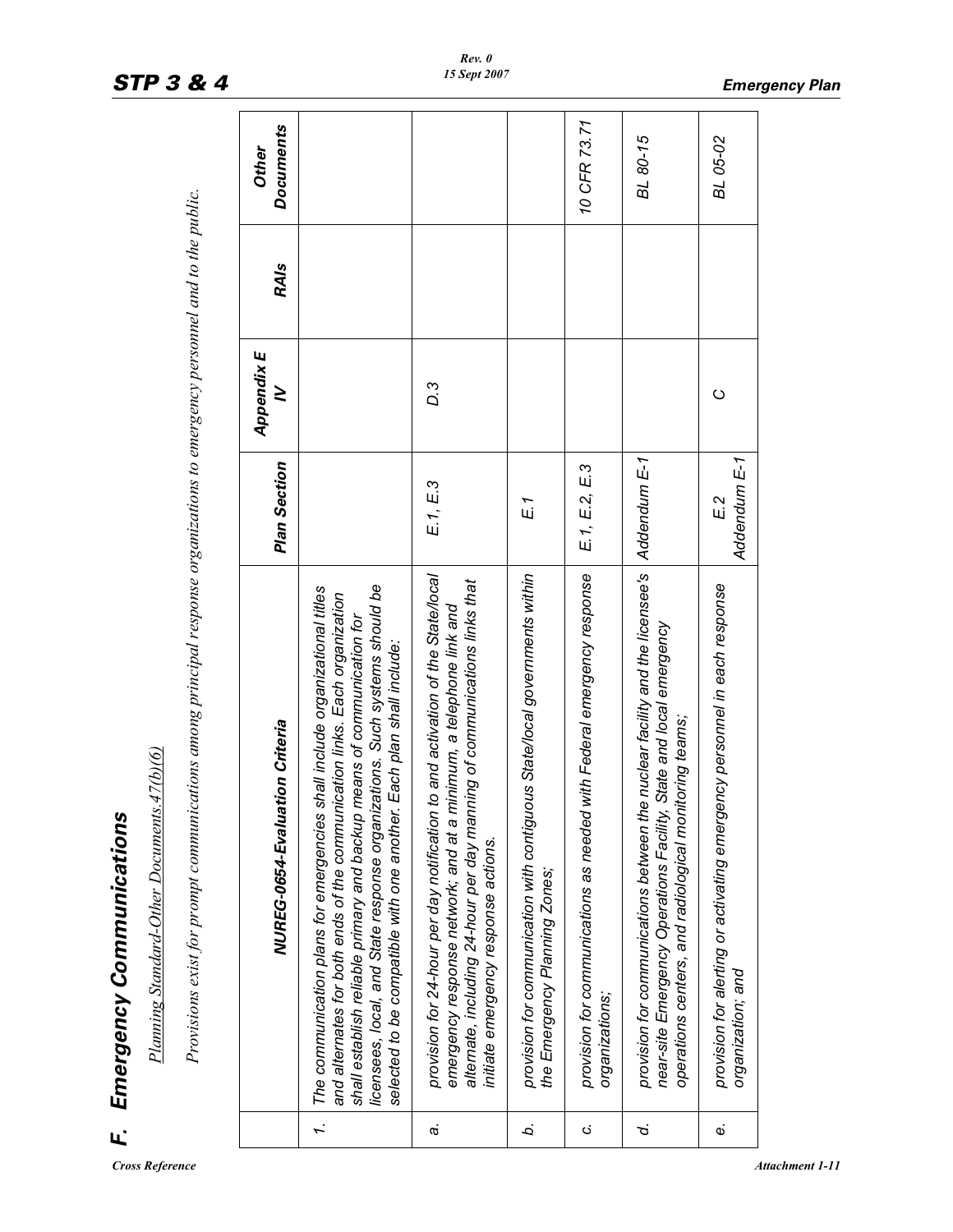|        | NUREG-0654-Evaluation Criteria                                                                                                                                                                                                                                                                                                                                                                                                                                                                                      | <b>Plan Section</b>                | Appendix E<br>≥ | <b>RAIs</b>  | <b>Documents</b><br>Other                                         |
|--------|---------------------------------------------------------------------------------------------------------------------------------------------------------------------------------------------------------------------------------------------------------------------------------------------------------------------------------------------------------------------------------------------------------------------------------------------------------------------------------------------------------------------|------------------------------------|-----------------|--------------|-------------------------------------------------------------------|
| f.     | near-site Emergency Operations Facility and radiological monitoring team<br>provision for communication by the licensee with NRC headquarters and<br>NRC Regional Office Emergency Operations Centers and the licensee's<br>assembly area.                                                                                                                                                                                                                                                                          | Addendum E-1                       |                 | GGNS 13.3-28 | 50.72(a)(3)<br>50.72(a)(4)<br>50.72(c)(3)<br>GL 91-14<br>BL 80-15 |
| $\sim$ | Each organization shall ensure that a coordinated communication link for fixed<br>and mobile medical support facilities exists.                                                                                                                                                                                                                                                                                                                                                                                     | E 2                                | E.7             |              |                                                                   |
| $\sim$ | communications system (see evaluation criteria H.10, N.2.a and Appendix 3).<br>Each organization shall conduct periodic testing of the entire emergency                                                                                                                                                                                                                                                                                                                                                             | Addendum E-<br>$1, N-1, E.3$<br>E3 |                 | VEGP 13.3-41 | IN 85-44                                                          |
| Ġ      | tion<br>Public Education and Informat                                                                                                                                                                                                                                                                                                                                                                                                                                                                               |                                    |                 |              |                                                                   |
|        | Planning Standard-50.47(b)(7)                                                                                                                                                                                                                                                                                                                                                                                                                                                                                       |                                    |                 |              |                                                                   |
|        | dissemination of information during an emergency (including the physical location or locations) are established in advance, and procedures<br>Information is made available to the public on a periodic basis on how they will be notified and what their initial actions should be in an<br>emergency (e.g., listening to a local broadcast station and remaining indoors), the principal points of contact with the news media for<br>for coordinated dissemination of information to the public are established. |                                    |                 |              |                                                                   |
|        | NUREG-0654-Evaluation Criteria                                                                                                                                                                                                                                                                                                                                                                                                                                                                                      | Plan Section                       | Appendix E<br>≥ | <b>RAIs</b>  | <b>Other</b>                                                      |
|        | dissemination of information to the public regarding how they will be notified<br>Each organization shall provide a coordinated periodic (at least annually)<br>and what their actions should be in an emergency. This information shall<br>include, but not necessarily be limited to:<br>1.                                                                                                                                                                                                                       |                                    |                 |              |                                                                   |
| c,     | educational information on radiation;                                                                                                                                                                                                                                                                                                                                                                                                                                                                               | K 1                                | D.2             |              |                                                                   |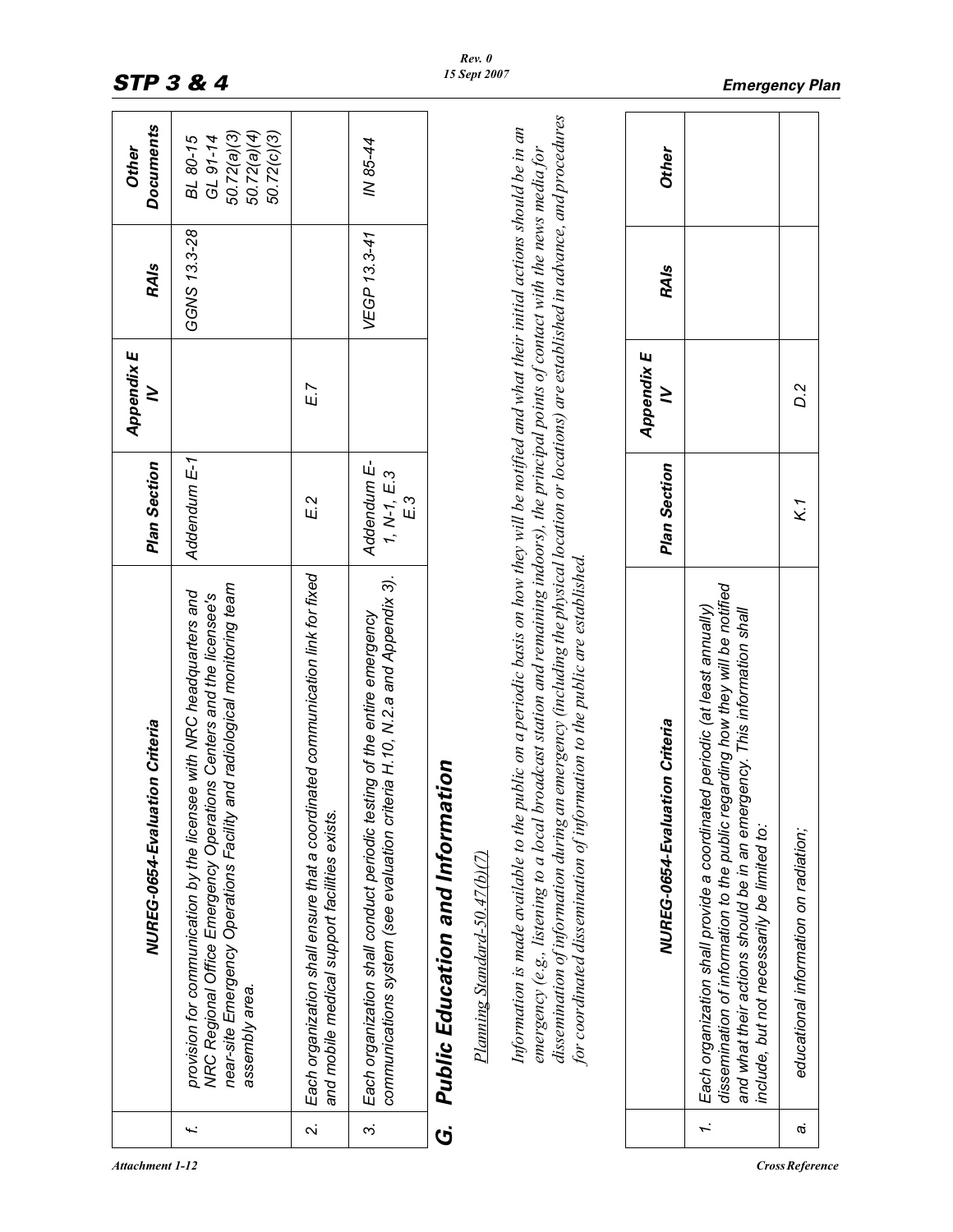|        | NUREG-0654-Evaluation Criteria                                                                                                                                                                                                                                                                                                                                                                                                                                                                                                                                                                                                                                                                                                                                                                                                                                                                                                                           | Plan Section                 | Appendix E<br>≥ | <b>RAIs</b>                                 | Other                             |
|--------|----------------------------------------------------------------------------------------------------------------------------------------------------------------------------------------------------------------------------------------------------------------------------------------------------------------------------------------------------------------------------------------------------------------------------------------------------------------------------------------------------------------------------------------------------------------------------------------------------------------------------------------------------------------------------------------------------------------------------------------------------------------------------------------------------------------------------------------------------------------------------------------------------------------------------------------------------------|------------------------------|-----------------|---------------------------------------------|-----------------------------------|
| b.     | contact for additional information;                                                                                                                                                                                                                                                                                                                                                                                                                                                                                                                                                                                                                                                                                                                                                                                                                                                                                                                      | K1                           | <b>D.2</b>      |                                             |                                   |
| Ġ      | protective measures, e.g., evacuation routes and relocation centers,<br>sheltering, respiratory protection, radioprotective drugs; and                                                                                                                                                                                                                                                                                                                                                                                                                                                                                                                                                                                                                                                                                                                                                                                                                   | K1                           | <b>D.2</b>      |                                             |                                   |
| ρ.     | special needs of the handicapped.                                                                                                                                                                                                                                                                                                                                                                                                                                                                                                                                                                                                                                                                                                                                                                                                                                                                                                                        | K 1                          |                 |                                             |                                   |
| $\sim$ | EPZ appropriate information that would be helpful if an emergency or accident<br>Signs or other measures (e.g., decals, posted notices or other means, placed<br>be available in a residence during<br>an emergency. Updated information shall be disseminated at least annually.<br>EPZ an adequate opportunity to<br>occurs. Such notices should refer the transient to the telephone directory or<br>in hotels, motels, gasoline stations and phone booths) shall also be used to<br>disseminate to any transient population within the plume exposure pathway<br>e the permanent and transient<br>The programs should include<br>other source of local emergency information and guide the visitor to<br>appropriate radio and television frequencies.<br>The public information program shall provid<br>adult population within the plume exposure<br>provision for written material that is likely to<br>become aware of the information annually. | K.1, K.1.3, K.2,<br>K.3, K.4 | D.2             | GGNS 13.3-32<br>GGNS 13.3-31<br>VEGP 13.3-4 | Information<br>Brochure<br>Public |
| 3a.    | Each principal organization shall designate the points of contact and physical<br>location for use by news media during an emergency.                                                                                                                                                                                                                                                                                                                                                                                                                                                                                                                                                                                                                                                                                                                                                                                                                    | K.5, K.9, G.6                |                 |                                             |                                   |
| b.     | number of the news media at the near site Emergency Operations Facility.<br>Each licensee shall provide space which may be used for a limited                                                                                                                                                                                                                                                                                                                                                                                                                                                                                                                                                                                                                                                                                                                                                                                                            | G 6                          |                 |                                             |                                   |
| 4a.    | a spokesperson who should have<br>Each principal organization shall designate<br>access to all necessary information.                                                                                                                                                                                                                                                                                                                                                                                                                                                                                                                                                                                                                                                                                                                                                                                                                                    | K.5.5                        |                 |                                             |                                   |
| Ċ.     | Each organization shall establish arrangements for timely exchange of<br>information among designated spokesperson.                                                                                                                                                                                                                                                                                                                                                                                                                                                                                                                                                                                                                                                                                                                                                                                                                                      | K.8                          |                 |                                             |                                   |
| ن      | Each organization shall establish coordinated arrangements for dealing<br>with rumors.                                                                                                                                                                                                                                                                                                                                                                                                                                                                                                                                                                                                                                                                                                                                                                                                                                                                   | K.10                         |                 |                                             |                                   |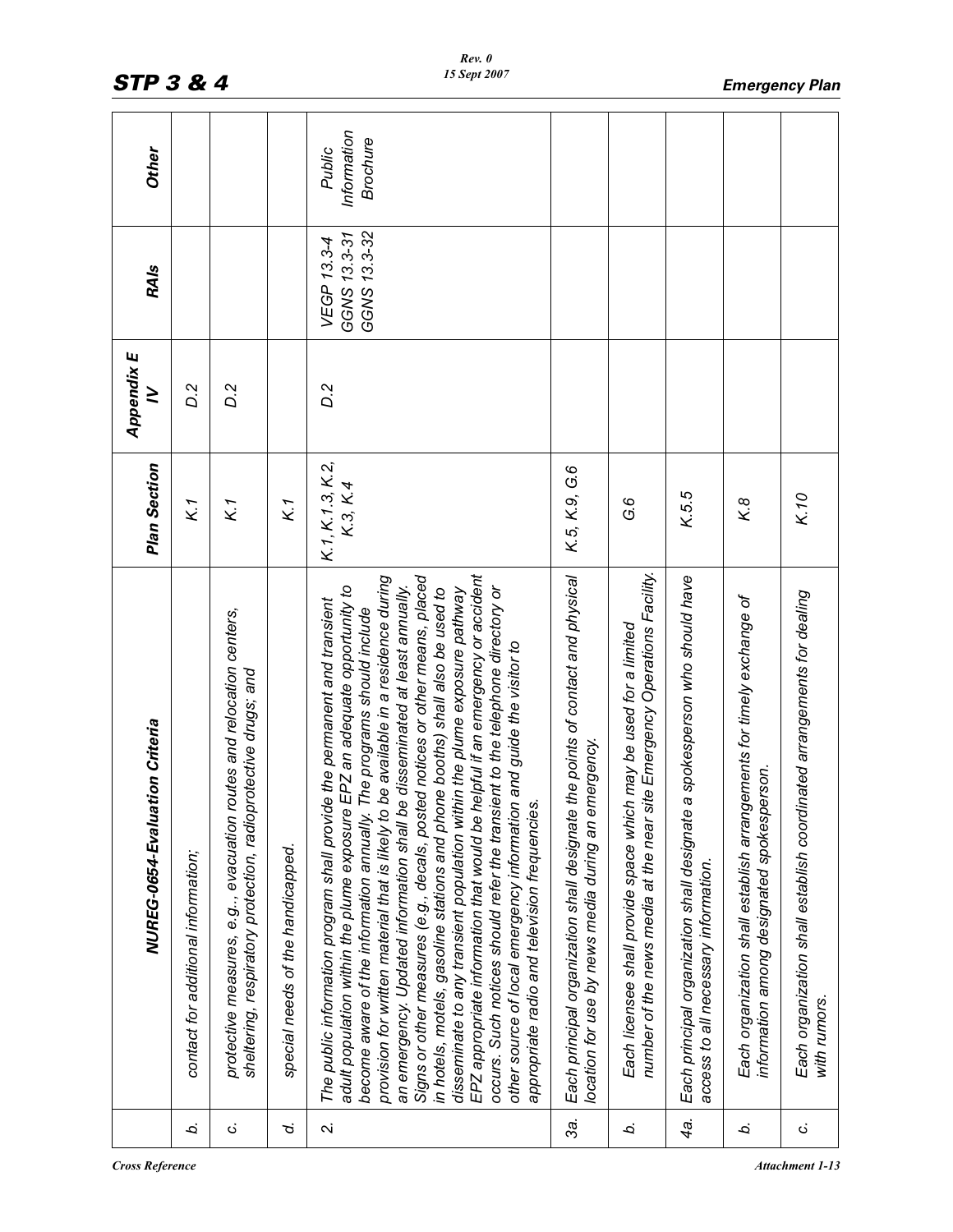|        | NUREG-0654-Evaluation Criteria                                                                                                                                                                                                                                                                                                                                            | Plan Section              | Appendix E<br>≥ | <b>RAIs</b>  | Other                     |
|--------|---------------------------------------------------------------------------------------------------------------------------------------------------------------------------------------------------------------------------------------------------------------------------------------------------------------------------------------------------------------------------|---------------------------|-----------------|--------------|---------------------------|
| ΓÓ.    | Each organization shall conduct coordinated programs at least annually to<br>acquaint news media with the emergency plans, information concerning<br>radiation, and points of contact for release of public information in an<br>emergency.                                                                                                                               | K.4.1                     |                 | GGNS 13.3-33 |                           |
| H.     | iipment<br>Emergency Facilities and Equ<br>Planning Standard- 50.47(b)(8)                                                                                                                                                                                                                                                                                                 |                           |                 |              |                           |
|        | Adequate emergency facilities and equipment to support the emergency response are provided and maintained.                                                                                                                                                                                                                                                                |                           |                 |              |                           |
|        | NUREG-0654-Evaluation Criteria                                                                                                                                                                                                                                                                                                                                            | <b>Plan Section</b>       | Appendix E<br>≥ | <b>RAIs</b>  | <b>Documents</b><br>Other |
| Ĩ.     | operations support center (assembly area) in accordance with NUREG-0696,<br>Each licensee shall establish a Technical Support Center and an onsite<br>Revision 1.                                                                                                                                                                                                         | G.2, G.3                  | E8              |              | GL 82-33                  |
| $\sim$ | Federal, State and local authorities responding to radiological emergencies in<br>evaluation and coordination of all licensee activities related to an emergency<br>Each licensee shall establish an Emergency Operations Facility from which<br>is to be carried out and from which the licensee shall provide information to<br>accordance with NUREG-0696, Revision 1. | G4                        | E8              |              | GL 82-33                  |
| ω,     | Each organization shall establish an emergency operations center for use in<br>directing and controlling response functions                                                                                                                                                                                                                                               | County Plan<br>State Plan |                 |              |                           |
| 4.     | Each organization shall provide for timely activation and staffing of the<br>facilities and centers described in the plan.                                                                                                                                                                                                                                                | C.4, E.2                  |                 |              |                           |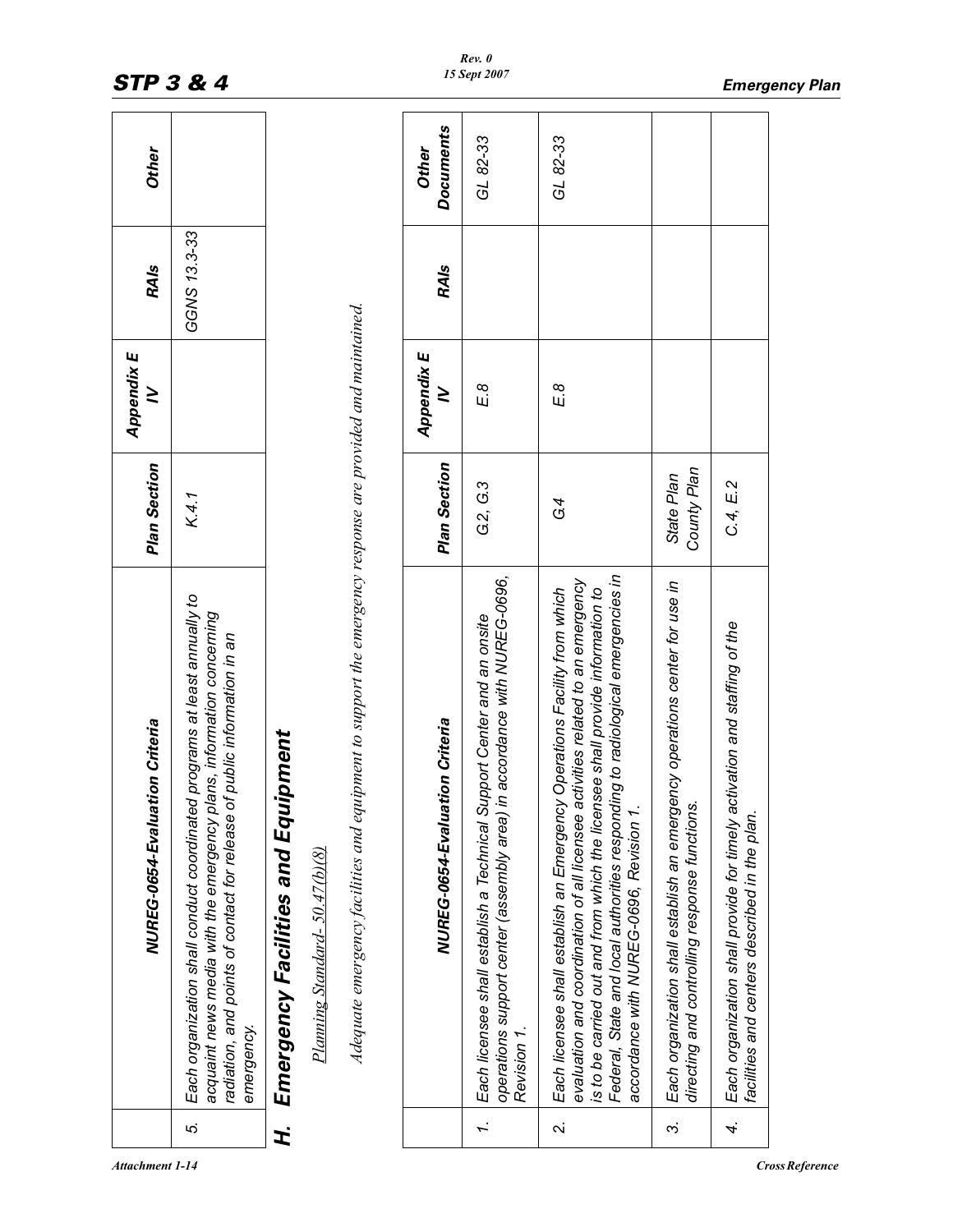|               | NUREG-0654-Evaluation Criteria                                                                                                                                                                                                                         | Plan Section                                                | Appendix E<br>≥ | <b>RAIs</b>  | <b>Documents</b><br>Other |
|---------------|--------------------------------------------------------------------------------------------------------------------------------------------------------------------------------------------------------------------------------------------------------|-------------------------------------------------------------|-----------------|--------------|---------------------------|
| 5.            | to be used to initiate emergency measures in accordance with Appendix 1, as<br>Each licensee shall identify and establish onsite monitoring systems that are<br>well as those to be used for conducting assessment. The equipment shall<br>include:    |                                                             |                 | VEGP 13.3-45 |                           |
| c,            | geophysical phenomena monitors, (e.g., meteorological, hydrologic,<br>seismic);                                                                                                                                                                        | H.1.2, H.1.6,<br>Table H-1                                  |                 |              |                           |
| b.            | radiological monitors, (e.g., process, area, emergency, effluent, wound<br>and portable monitors and sampling equipment);                                                                                                                              | H.1.4, H.1.5,<br>Table H-1                                  | E <sub>2</sub>  |              |                           |
| ن             | system pressure and temperature,<br>containment pressure and temperature, liquid levels, flow rates, status or<br>process monitors, (e.g., reactor coolant<br>lineup of equipment components), and                                                     | H.1.3, Table<br>$G-3$                                       |                 |              |                           |
| ρ.            | fire and combustion products detectors.                                                                                                                                                                                                                | H.1.1, Table<br>H-1                                         |                 |              |                           |
| 6             | Each licensee shall make provision to acquire data from or for emergency<br>access to offsite monitoring and analysis equipment including:                                                                                                             |                                                             |                 |              |                           |
| c.            | geophysical phenomena monitors, (e.g., meteorological, hydrologic,<br>seismic);                                                                                                                                                                        | Table H-1                                                   |                 |              |                           |
| b.            | Radiological Assessment Branch Technical Position for the Environment<br>Dosimetry shall be provided and shall meet, as a minimum, the NRC<br>radiological monitors including ratemeters and sampling devices.<br>Radiological Monitoring Program; and | H.1.7, H.1.8,<br>H.1.4, H.1.5,<br>H.1.9, J.10,<br>Table G-3 | E.2             |              |                           |
| C,            | laboratory facilities, fixed or mobile.                                                                                                                                                                                                                | G9                                                          |                 |              |                           |
| $\ddot{\sim}$ | Each organization, where appropriate, shall provide for offsite radiological<br>monitoring equipment in the vicinity of the nuclear facility.                                                                                                          | G.9, Table H-1                                              | E 2             |              |                           |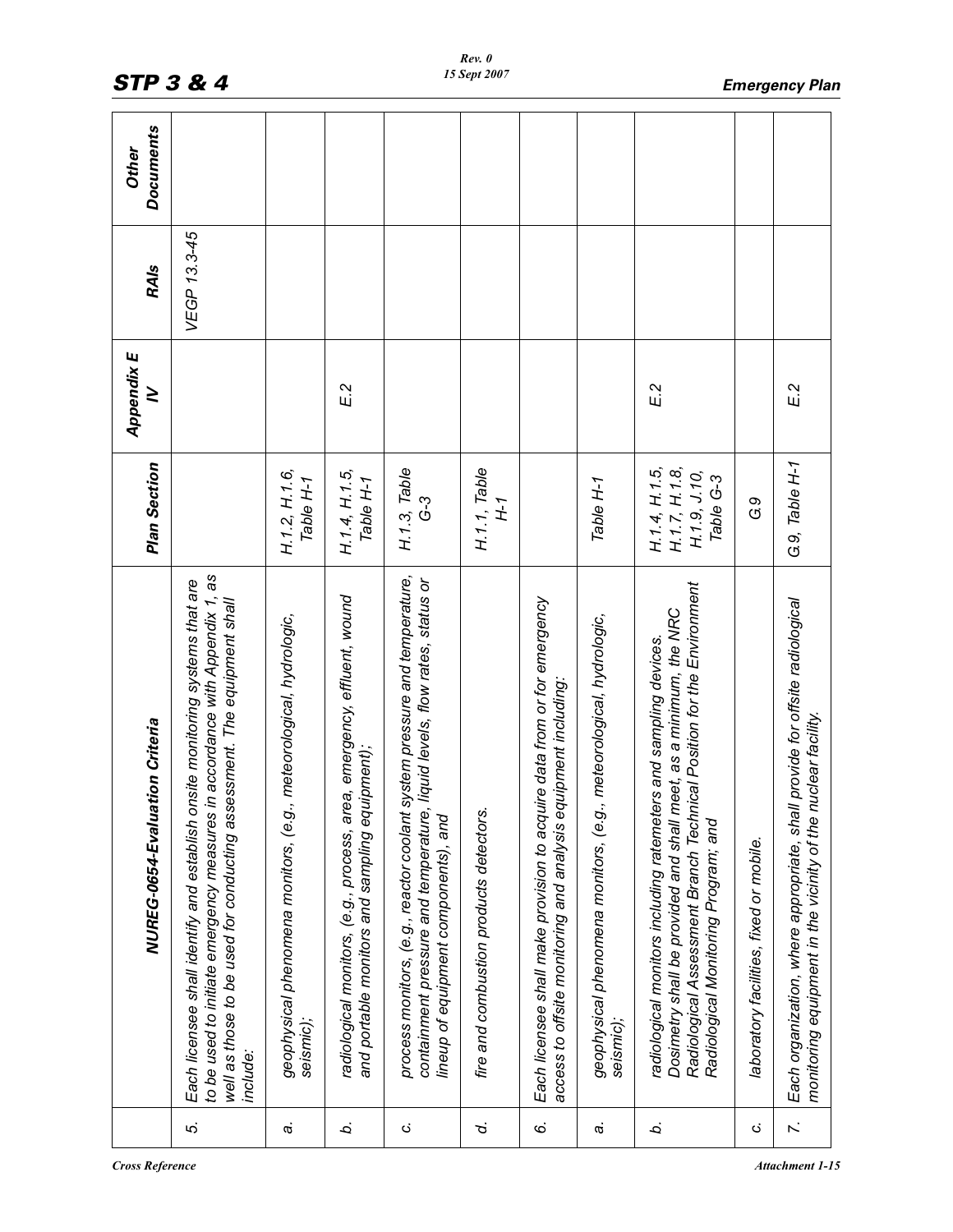|     | NUREG-0654-Evaluation Criteria                                                                                                                                                                                                                                                                                                                                                                                                                | Plan Section   | Appendix E<br>≥ | <b>RAIs</b> | <b>Documents</b><br>Other |
|-----|-----------------------------------------------------------------------------------------------------------------------------------------------------------------------------------------------------------------------------------------------------------------------------------------------------------------------------------------------------------------------------------------------------------------------------------------------|----------------|-----------------|-------------|---------------------------|
| 6   | instrumentation and procedures<br>representative current meteorological information from other sources.<br>which satisfy the criteria in Appendix 2, and provisions to obtain<br>Each licensee shall provide meteorological                                                                                                                                                                                                                   | H.1.6          |                 |             |                           |
| တဲ  | Each licensee shall provide for an onsite operations support center (assembly<br>nd communications equipment for<br>example, respiratory protection, protective clothing, portable lighting, portable<br>area) which shall have adequate capacity, and supplies, including, for<br>radiation monitoring equipment, cameras al<br>personnel present in the assembly area.                                                                      | G2             | E.1             |             | GL 82-33                  |
| Ź,  | instruments/equipment to replace those which are removed from emergency<br>operationally check emergency equipment/instruments at least once each<br>shall be sufficient reserves of<br>kits for calibration or repair. Calibration of equipment shall be at intervals<br>inspect, inventory and<br>recommended by the supplier of the equipment.<br>Each organization shall make provisions to<br>calendar quarter and after each use. There | Table G-1      |                 |             |                           |
| 11. | Each plan shall, in an appendix include identification of emergency kits by<br>general category (protective equipment, communications equipment,<br>radiological monitoring equipment and emergency supplies).                                                                                                                                                                                                                                | Table G-1      | E.1             |             |                           |
| 12. | Each organization shall establish a central point (preferably associated with<br>the licensee's near-site Emergency Operations Facility), for the receipt and<br>analysis of all field monitoring data and coordination of sample media.                                                                                                                                                                                                      | H <sub>2</sub> | E2              |             |                           |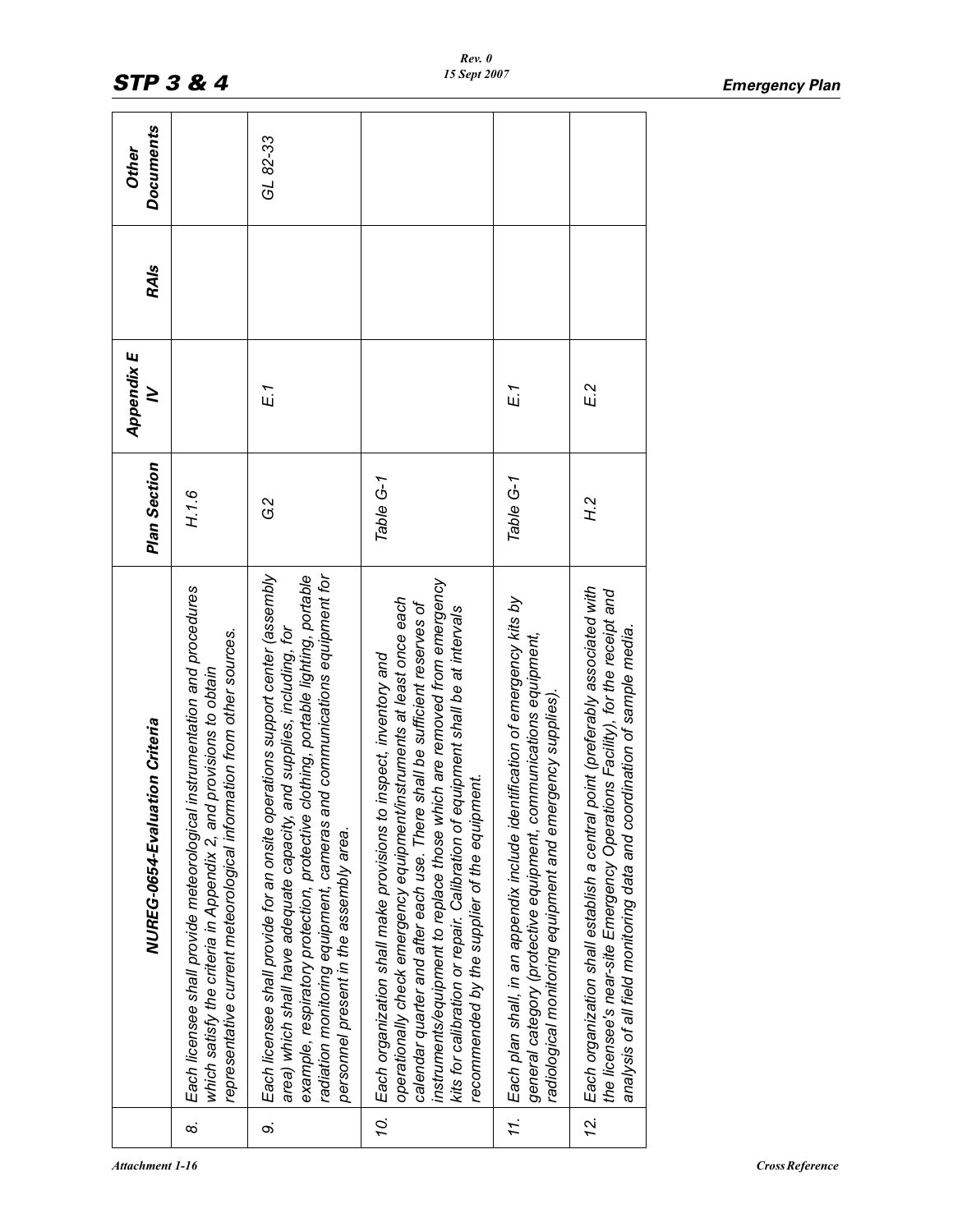| i                                       |
|-----------------------------------------|
| ׇ֚֘                                     |
|                                         |
|                                         |
| f                                       |
| ŕ                                       |
|                                         |
|                                         |
|                                         |
|                                         |
|                                         |
|                                         |
|                                         |
| ı                                       |
| ֦֧֦֧֦֧֦֧֦֧֦֧֦֧֦֧֦֧֦֧֦֧֦֧֦֧֦֧֦֧֦֧֦֧֦֧֚֚֬ |
| י                                       |
|                                         |
|                                         |
|                                         |
|                                         |

|           | Planning Standard- 50.47(b)(9)<br>I. Accident Assessment                                                                                                                                                                                                                                                                                                                                                                                                                                                                                       |                                            |                 |             |                           |
|-----------|------------------------------------------------------------------------------------------------------------------------------------------------------------------------------------------------------------------------------------------------------------------------------------------------------------------------------------------------------------------------------------------------------------------------------------------------------------------------------------------------------------------------------------------------|--------------------------------------------|-----------------|-------------|---------------------------|
|           | Adequate methods, systems and equipment for assessing and monitoring actual or potential offsite consequences of a radiological emergency<br>condition are in use.                                                                                                                                                                                                                                                                                                                                                                             |                                            |                 |             |                           |
|           | NUREG-0654-Evaluation Criteria                                                                                                                                                                                                                                                                                                                                                                                                                                                                                                                 | <b>Plan Section</b>                        | Appendix E<br>≥ | <b>RAIs</b> | <b>Documents</b><br>Other |
| $\dot{r}$ | characteristic of a spectrum of off-normal conditions and accidents, and shall<br>identify the plant parameter values or other information which correspond to<br>the example initiating conditions of Appendix 1. Such parameter values and<br>facility emergency procedures. Facility emergency procedures shall specify<br>the corresponding emergency class shall be included in the appropriate<br>Each licensee shall identify plant system and effluent parameter values<br>the kinds of instruments being used and their capabilities. | (Generalized)<br>Description)<br>Table D-1 |                 |             |                           |
| $\sim$    | assessment throughout the course of an accident shall include post-accident<br>NUREG-0578, as elaborated in the NRC letter to all power reactor licensees<br>instrumentation, and containment radiation monitoring in accordance with<br>Onsite capability and resources to provide initial values and continuing<br>sampling capability, radiation and effluent monitors, in-plant iodine<br>dated October 30, 1979.                                                                                                                          | Table H-1<br>H.1, J.10,                    | E.2             |             |                           |
| ကဲ        | techniques to be used for<br>Each licensee shall establish methods and<br>determining                                                                                                                                                                                                                                                                                                                                                                                                                                                          |                                            |                 |             |                           |
| c,        | the source term of releases of radioactive material within plant systems.<br>monitor(s) reading(s) and radioactive material available for release from<br>An example is the relationship between the containment radiation<br>containment.                                                                                                                                                                                                                                                                                                     | J.11                                       | E <sub>2</sub>  |             |                           |
| Ċ.        | the magnitude of the release of radioactive materials based on plant<br>system parameters and effluent monitors.                                                                                                                                                                                                                                                                                                                                                                                                                               | J.11                                       |                 |             |                           |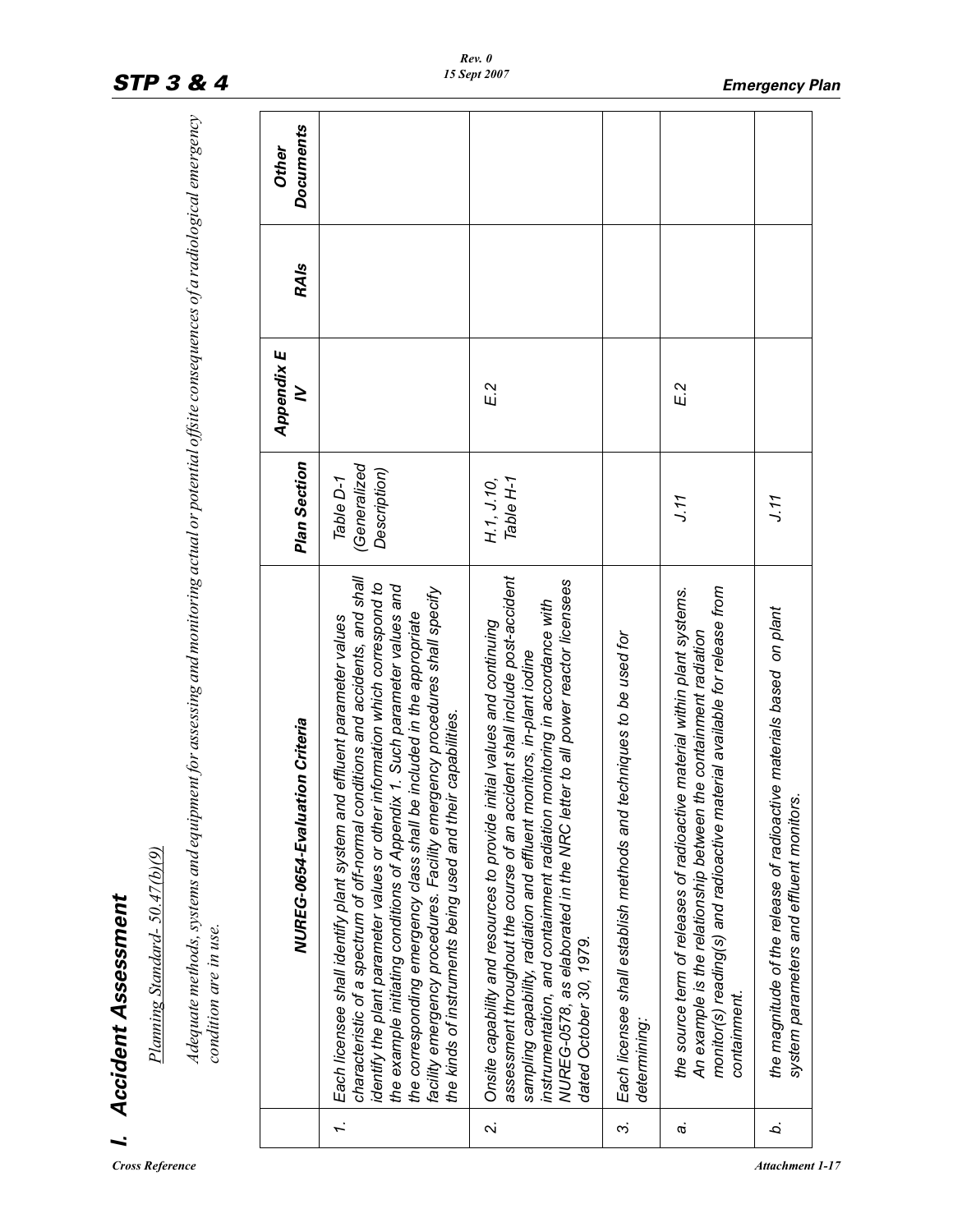|          | NUREG-0654-Evaluation Criteria                                                                                                                                                                                                                                                                                                                                                                                                                                                                                                                                                                                                                | <b>Plan Section</b> | Appendix E<br>$\geq$ | <b>RAIs</b>  | <b>Documents</b><br><b>Other</b> |
|----------|-----------------------------------------------------------------------------------------------------------------------------------------------------------------------------------------------------------------------------------------------------------------------------------------------------------------------------------------------------------------------------------------------------------------------------------------------------------------------------------------------------------------------------------------------------------------------------------------------------------------------------------------------|---------------------|----------------------|--------------|----------------------------------|
| 4.       | readings and onsite and offsite exposures and contamination for various<br>Each licensee shall establish the relationship between effluent monitor<br>meteorological conditions.                                                                                                                                                                                                                                                                                                                                                                                                                                                              | J.11                |                      |              |                                  |
| ιó,      | Control Room and an offsite NRC center. The licensee shall make available to<br>meteorological information sufficient to meet the criteria of Appendix 2. There<br>the State suitable meteorological data processing interconnections which will<br>permit independent analysis by the State, of facility generated data in those<br>near site Emergency Operations Facility, the Technical Support Center, the<br>shall be provisions for access to meteorological information by at least the<br>Each licensee shall have the capability of acquiring and evaluating<br>this information.<br>States with the resources to effectively use t | H.1.6               | $E_1$                | VEGP 13.3-12 |                                  |
| Ġ.       | rate/projected doses if the instrumentation used for assessment are offscale<br>Each licensee shall establish the methodology for determining the release<br>or inoperable.                                                                                                                                                                                                                                                                                                                                                                                                                                                                   | 74                  |                      |              |                                  |
| 7.       | monitoring within the plume exposure Emergency Planning Zone which are an<br>Each organization shall describe the capability and resources for field<br>intrinsic part of the concept of operations for the facility.                                                                                                                                                                                                                                                                                                                                                                                                                         | H.2, H.3            |                      |              |                                  |
| $\infty$ | Each organization, where appropriate, shall provide methods, equipment and<br>actual or potential magnitude and<br>monitoring equipment and<br>locations of any radiological hazards through liquid or gaseous release<br>pathways. This shall include activation, notification means, field team<br>composition, transportation, communication,<br>expertise to make rapid assessments of the<br>estimated deployment times.                                                                                                                                                                                                                 | $\mathcal{F}$       |                      |              |                                  |
| c,       | Each organization shall have a capability to detect and measure radioiodine<br>radiation shall not decrease the<br>(microcuries per cubic centimeter) under field conditions. Interference from<br>EPZ as low as 10-7 uCi/cc<br>concentrations in air in the plume exposure<br>the presence of noble gas and background<br>stated minimum detectable activity.                                                                                                                                                                                                                                                                                | J.11                |                      |              |                                  |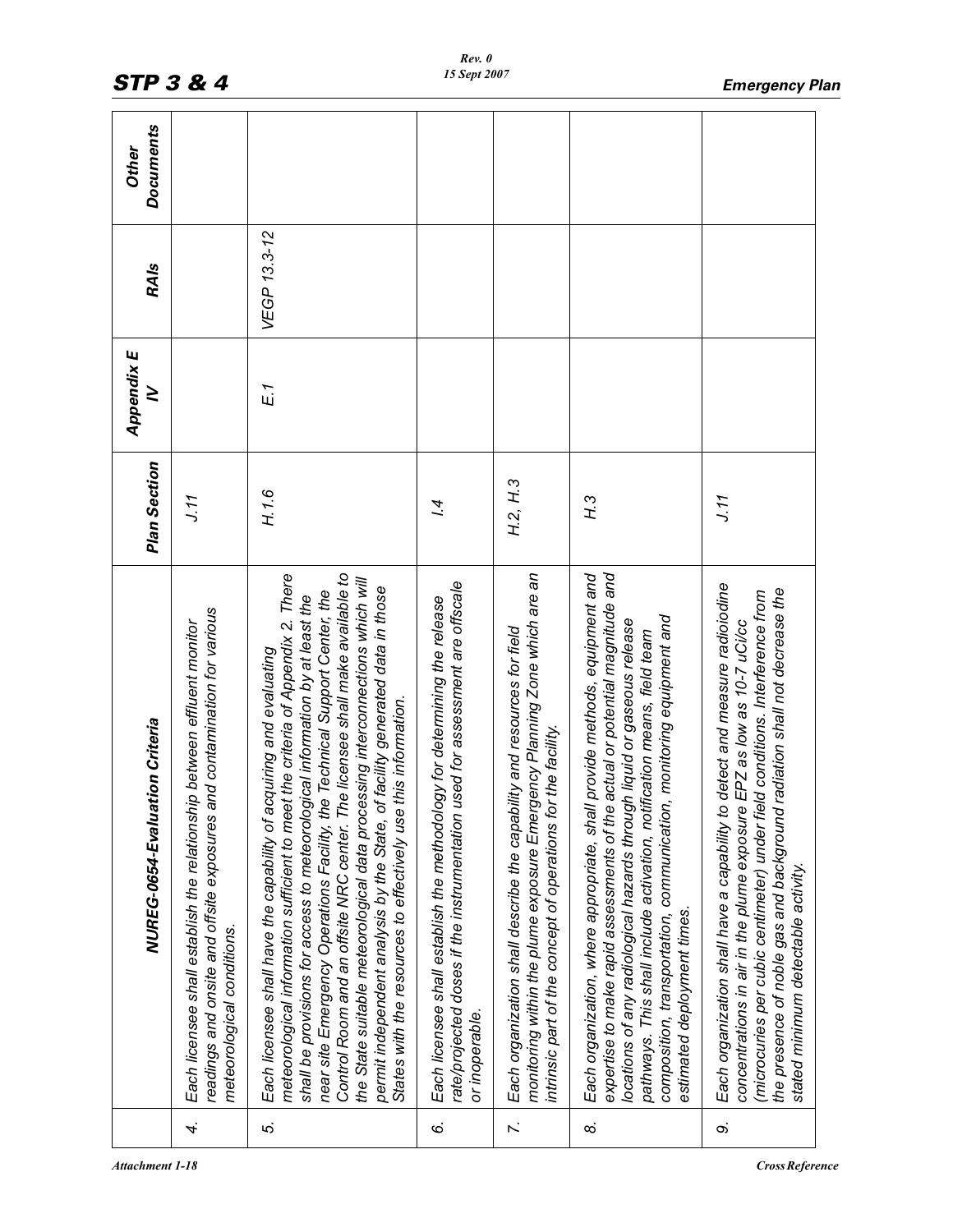|     | NUREG-0654-Evaluation Criteria                                                                                                                                                                                                                                                                                                                                                                                                                                                                                             | <b>Plan Section</b> | Appendix E<br>≥ | <b>RAIs</b> | <b>Documents</b><br>Other |
|-----|----------------------------------------------------------------------------------------------------------------------------------------------------------------------------------------------------------------------------------------------------------------------------------------------------------------------------------------------------------------------------------------------------------------------------------------------------------------------------------------------------------------------------|---------------------|-----------------|-------------|---------------------------|
| ŹÓ. | radioactivity measurements. Provision shall be made for estimating integrated<br>parameters (e.g., contamination levels, water and air activity levels) to dose<br>The detailed provisions shall be<br>Each organization shall establish means for relating the various measured<br>dose from the projected and actual dose rates and for comparing these<br>rates for key isotopes (i.e., those given in Table 3, page 18) and gross<br>estimates with the protective action guides.<br>described in separate procedures. | H.3                 |                 |             |                           |
| 11. | Arrangements to locate and track the airborne radioactive plume shall be<br>made, using either or both Federal and State resources.                                                                                                                                                                                                                                                                                                                                                                                        | $\mathcal{F}$       |                 |             |                           |
|     | Protective Response                                                                                                                                                                                                                                                                                                                                                                                                                                                                                                        |                     |                 |             |                           |
|     | Planning Standard-50.47(b)(10)                                                                                                                                                                                                                                                                                                                                                                                                                                                                                             |                     |                 |             |                           |
|     | A range of protective actions have been developed for the plume exposure pathway EPZ for emergency workers and the public. Guidelines<br>for the choice of protective actions during an emergency, consistent with Federal guidance, are developed and in place, and protective<br>actions for the ingestion exposure pathway EPZ appropriate to the locale have been developed.                                                                                                                                           |                     |                 |             |                           |
|     | NUREG-0654-Evaluation Criteria                                                                                                                                                                                                                                                                                                                                                                                                                                                                                             | Plan Section        | Appendix E<br>≥ | <b>RAIs</b> | <b>Documents</b><br>Other |
| I.  | Each licensee shall establish the means and time required to warn or advise<br>onsite individuals and individuals who may be in areas controlled by the<br>operator, including:                                                                                                                                                                                                                                                                                                                                            |                     |                 |             |                           |
| c,  | Employees not having emergency assignments;                                                                                                                                                                                                                                                                                                                                                                                                                                                                                | F.3, I.1, I.2, I.3  |                 |             |                           |
| b.  | Visitors;                                                                                                                                                                                                                                                                                                                                                                                                                                                                                                                  | F.3, I.1, I.2, I.3  |                 |             |                           |
| Ġ   | Contractor and construction personnel; and                                                                                                                                                                                                                                                                                                                                                                                                                                                                                 | F.3, I.1, I.2, I.3  |                 |             |                           |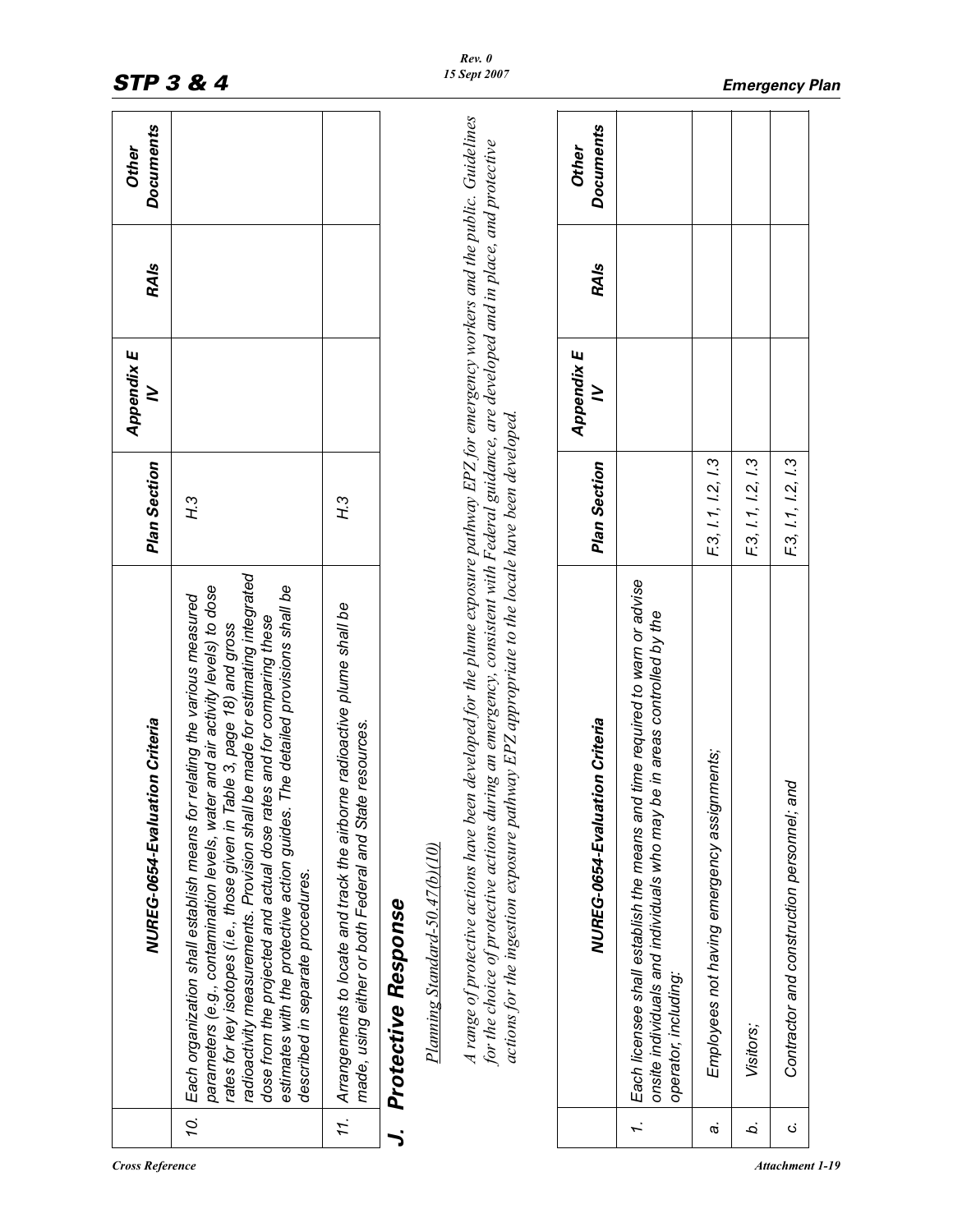|                | NUREG-0654-Evaluation Criteria                                                                                                                                                                                                                                                            | Plan Section  | Appendix E<br>≥ | <b>RAIs</b>                  | <b>Documents</b><br>Other |
|----------------|-------------------------------------------------------------------------------------------------------------------------------------------------------------------------------------------------------------------------------------------------------------------------------------------|---------------|-----------------|------------------------------|---------------------------|
| ρ.             | Other persons who may be in the public access areas on or passing<br>through the site or within the owner controlled area.                                                                                                                                                                | 1.1, 1.2, 1.3 |                 |                              |                           |
| $\sim$         | Each licensee shall make provisions for evacuation routes and transportation<br>for inclement weather, high traffic density and specific radiological conditions.<br>e location, including alternatives<br>for onsite individuals to some suitable offsit                                 | F.5, 1.3      |                 | GGNS 13.3-38<br>GGNS 13.3-37 |                           |
| $\ddot{\rm s}$ | monitoring of people evacuated<br>Each licensee shall provide for radiological<br>from the site.                                                                                                                                                                                          | F.5, 1.3, J.6 |                 |                              |                           |
| 4.             | Emergency and shall provide a<br>onitoring point specified in J.3.<br>Each licensee shall provide for the evacuation of onsite non-essential<br>personnel in the event of a Site or General<br>decontamination capability at or near the m                                                | F.5, 1.3, J.6 |                 |                              | BL 05-02                  |
| Ιó,            | Each licensee shall provide for a capability to account for all individuals onsite<br>the names of missing individuals<br>within 30 minutes of the start of an emergency and account for all onsite<br>at the time of the emergency and ascertain<br>individuals continuously thereafter. | F.3, I.2, I.3 |                 |                              |                           |
| Ġ.             | Each licensee shall, for individuals remaining or arriving onsite during the<br>emergency, make provisions for:                                                                                                                                                                           |               |                 |                              |                           |
| a.             | Individual respiratory protection;                                                                                                                                                                                                                                                        | ور            |                 |                              |                           |
| b.             | Use of protective clothing; and                                                                                                                                                                                                                                                           | و.ر           |                 |                              |                           |
| ن              | Use of radioprotective drugs, (e.g. individual thyroid protection).                                                                                                                                                                                                                       | و ر           |                 |                              |                           |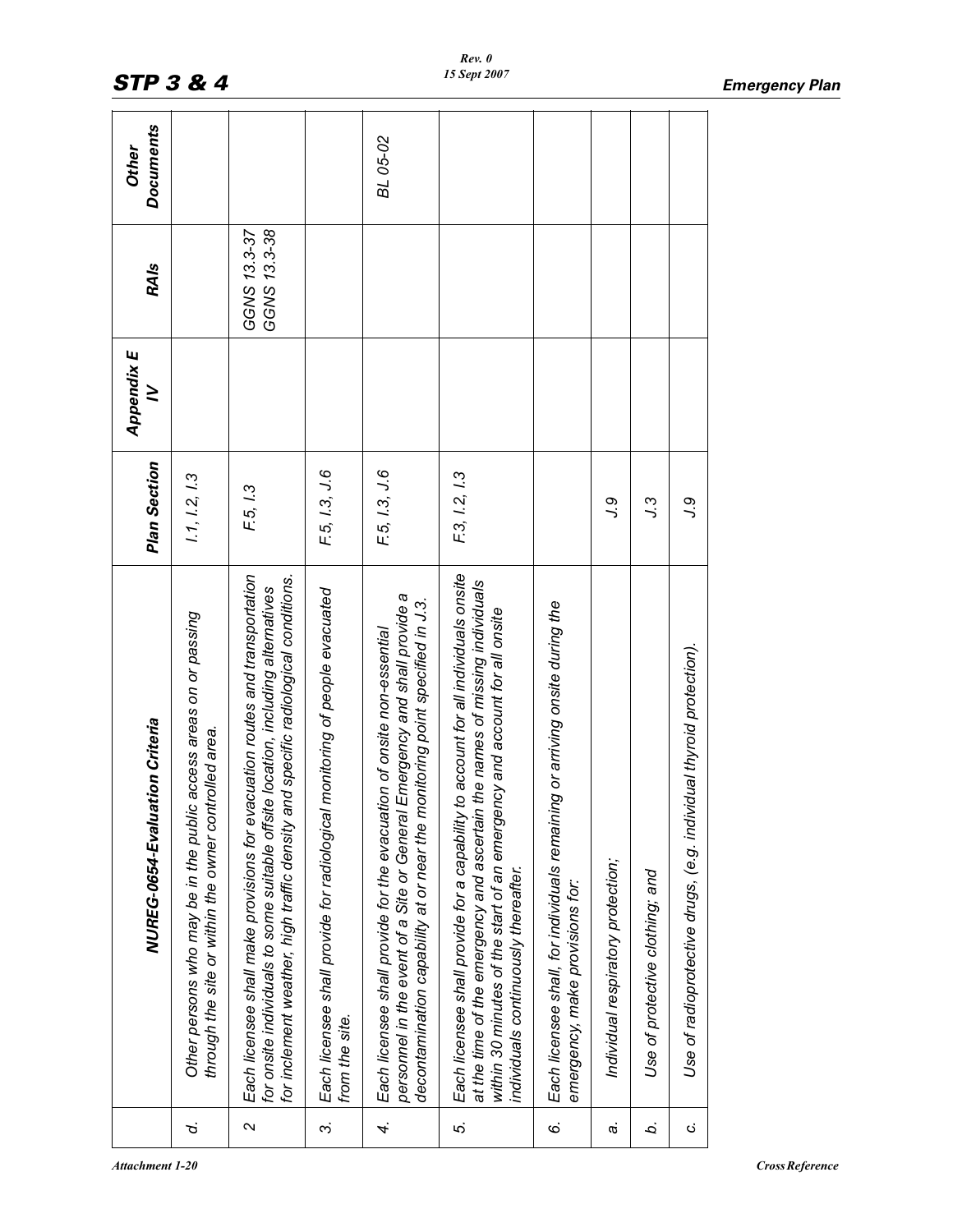|          | NUREG-0654-Evaluation Criteria                                                                                                                                                                                                                                                                                                                                                                                                                                                                                                                                                                                                                                                               | Plan Section     | Appendix E<br>≥       | <b>RAIs</b>  | <b>Documents</b><br><b>Other</b> |
|----------|----------------------------------------------------------------------------------------------------------------------------------------------------------------------------------------------------------------------------------------------------------------------------------------------------------------------------------------------------------------------------------------------------------------------------------------------------------------------------------------------------------------------------------------------------------------------------------------------------------------------------------------------------------------------------------------------|------------------|-----------------------|--------------|----------------------------------|
| Z.       | Appendix 1, prompt notification shall be made directly to the offsite authorities<br>responsible for implementing protective measures within the plume exposure<br>projected dose to the population-<br>Protective Actions for Nuclear Incidents (EPA-400-R-92-001). As specified in<br>with the recommendations set<br>forth in Tables 2.1 and 2.2 of the Manual of Protective Action Guides and<br>actions to the appropriate State and local authorities. These shall include<br>for recommending protective<br>at-risk, in accordance with Appendix 1 and 1<br>Each licensee shall establish a mechanism<br>Emergency Action Levels corresponding to<br>pathway Emergency Planning Zone. | 1.4, 1.5         | $\boldsymbol{\omega}$ | GGNS 13.3-40 | RIS 2004-13<br>BL 05-02          |
| $\infty$ | Each licensee's plan shall contain time estimates for evacuation within the<br>plume exposure EPZ. These shall be in accordance with Appendix 4.                                                                                                                                                                                                                                                                                                                                                                                                                                                                                                                                             | 1.6.1            |                       |              |                                  |
| $\infty$ | exposure resulting from passage of radioactive airborne plumes, (EPA-400-R-<br>Each State and local organization shall establish a capability for implementing<br>protective measures based upon protective action guides and other criteria.<br>contamination of human food and animal feeds as published in the Federal<br>This shall be consistent with the recommendations for EPA regarding<br>92-001) and with those of DHEW (DHHS)/FDA regarding radioactive<br>Register of December 15, 1978 (43 FR 58790).                                                                                                                                                                          | State Plan       |                       |              |                                  |
| 10.      | The organization's plans to implement protective measures for the plume<br>exposure pathway shall include:                                                                                                                                                                                                                                                                                                                                                                                                                                                                                                                                                                                   |                  |                       |              |                                  |
| c,       | radiological sampling and monitoring points, relocation centers in host<br>areas, and shelter areas; (identification of radiological sampling and<br>Maps showing evacuation routes, evacuation areas, preselected<br>monitoring points shall include the designators in Table J-1 or an<br>equivalent uniform system described in the plan);                                                                                                                                                                                                                                                                                                                                                | Figures I-1, I-2 |                       |              |                                  |
| ò.       | Maps showing population distribution around the nuclear facility. This shall<br>also present the information in a<br>be by evacuation areas (licensees shall<br>sector format).                                                                                                                                                                                                                                                                                                                                                                                                                                                                                                              | Figure I-1       |                       |              |                                  |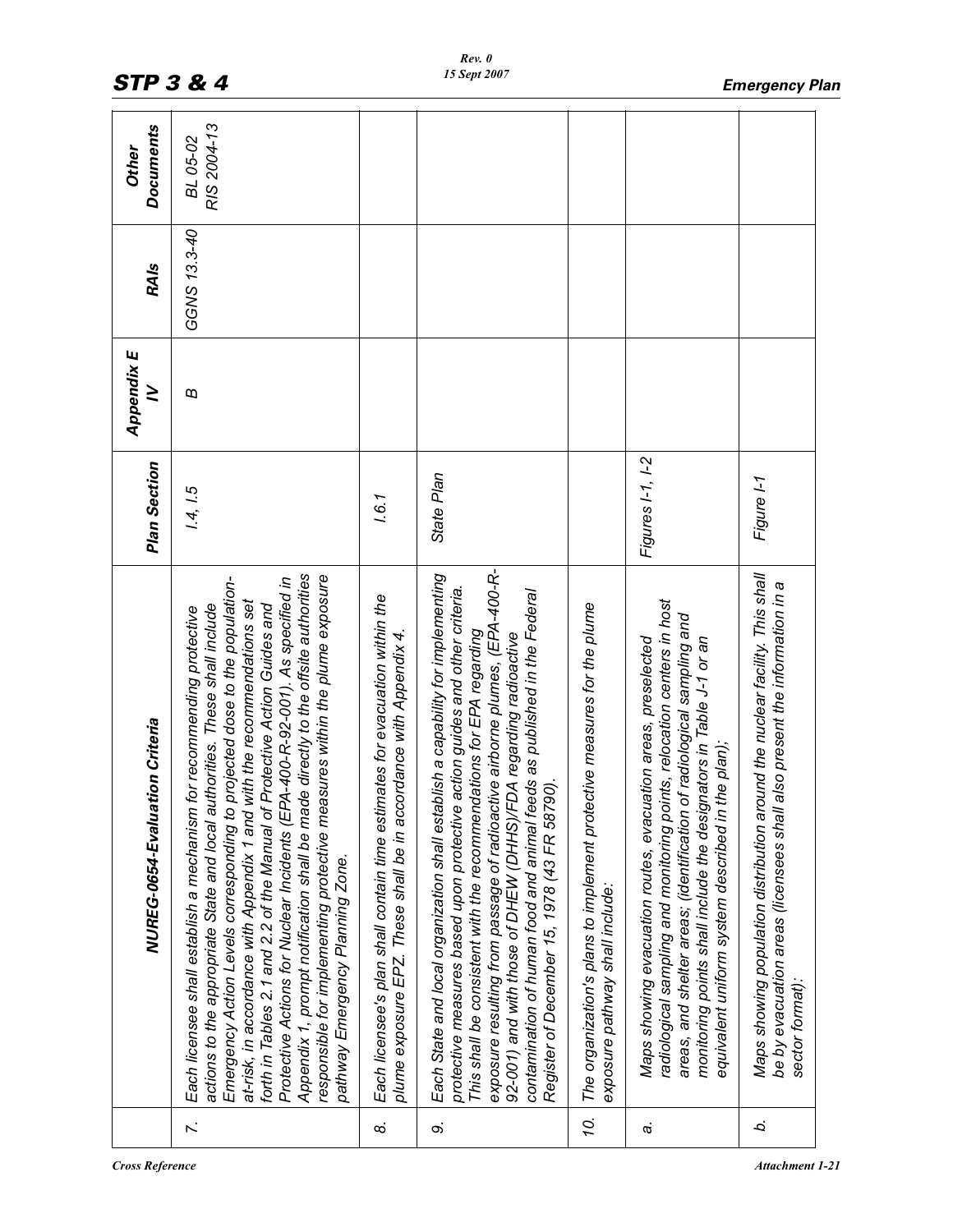|                | NUREG-0654-Evaluation Criteria                                                                                                                                                                                                                                                                                                    | <b>Plan Section</b>       | Appendix E<br>$\geq$ | <b>RAIs</b>  | <b>Documents</b><br>Other |
|----------------|-----------------------------------------------------------------------------------------------------------------------------------------------------------------------------------------------------------------------------------------------------------------------------------------------------------------------------------|---------------------------|----------------------|--------------|---------------------------|
| ن.             | transient and resident population;<br>Means for notifying all segments of the                                                                                                                                                                                                                                                     | Figure E-1<br>E.3         |                      | VEGP 13.3-13 |                           |
| d.             | Means for protecting those persons whose mobility may be impaired due<br>to such factors as institutional or other confinement;                                                                                                                                                                                                   | County Plan<br>State Plan |                      |              |                           |
| $\dot{\omega}$ | Provisions for the use of radioprotective drugs, particularly for emergency<br>whose immediate evaluation may be infeasible or very difficult, including<br>workers and institutionalized persons within the plume exposure EPZ<br>quantities, storage, and means of distribution.                                                | County Plan<br>State Plan |                      |              |                           |
| Í.             | decisions by the State Health Department for administering radioprotective<br>such drugs may be used by offsite<br>State and local organizations' plans should include the method by which<br>drugs to the general population are made during an emergency and the<br>pre-determined conditions under which<br>emergency workers; | County Plan<br>State Plan |                      |              |                           |
| c,             | Means of relocation;                                                                                                                                                                                                                                                                                                              | County Plan<br>State Plan |                      |              |                           |
| ŕ.             | Relocation centers in host areas which are at least 5 miles, and preferably<br>plume exposure emergency<br>10 miles, beyond the boundaries of the<br>planning zone; (See J.12).                                                                                                                                                   | County Plan<br>State Plan |                      |              |                           |
| j.             | Projected traffic capacities of evacuation routes under emergency<br>conditions;                                                                                                                                                                                                                                                  | County Plan<br>State Plan |                      |              |                           |
| .<br>.         | Control of access to evacuated areas and organization responsibilities for<br>such control;                                                                                                                                                                                                                                       | County Plan<br>State Plan |                      |              |                           |
| نجد            | with potential impediments (e.g.,<br>of evacuation routes, and<br>seasonal impassability of roads) to use<br>Identification of and means for dealing<br>contingency measures;                                                                                                                                                     | County Plan<br>State Plan |                      |              |                           |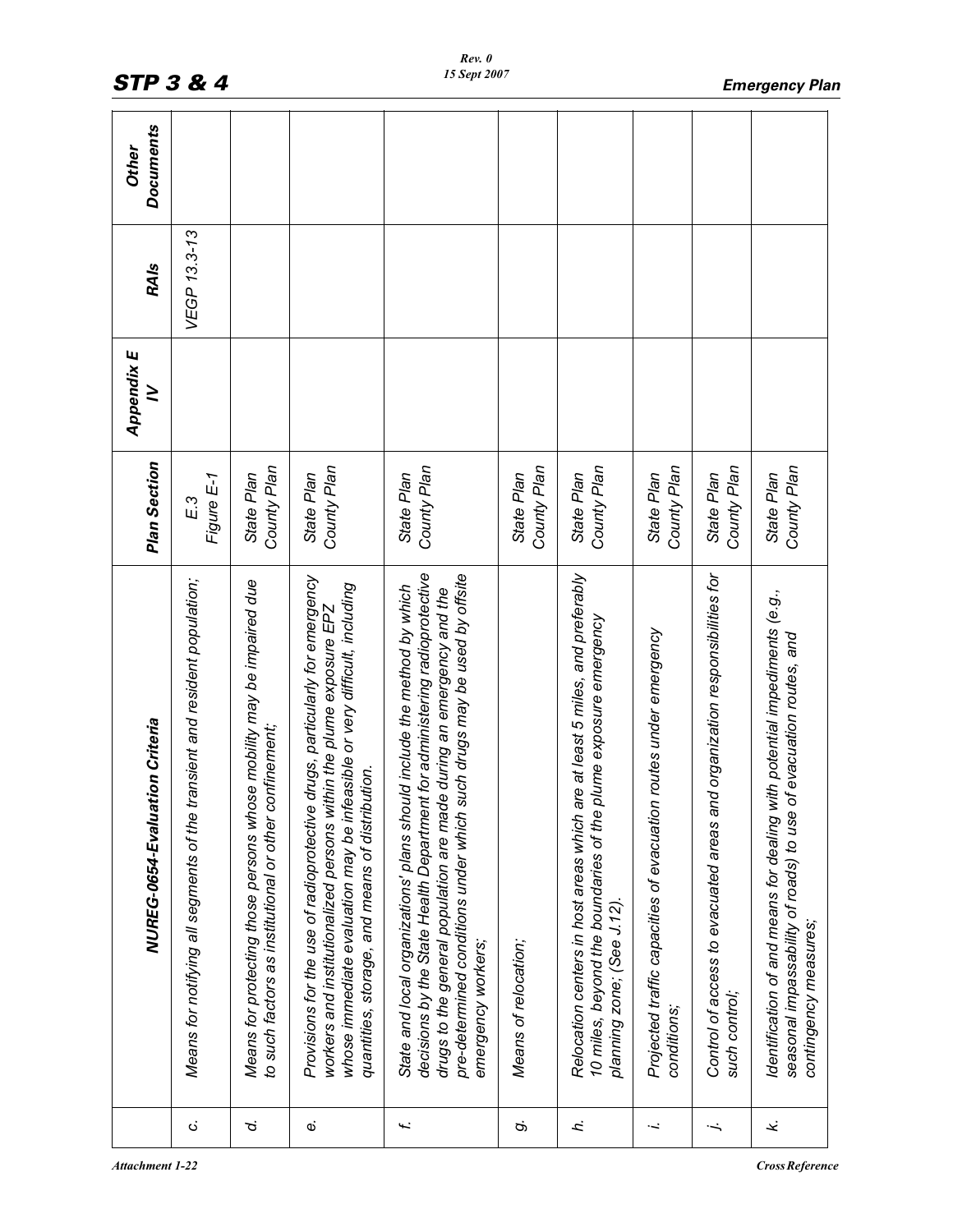|     | NUREG-0654-Evaluation Criteria                                                                                                                                                                                                                                                                                                                                                                                                                                                                                                                                                                                                                                                                                                                                                                                                                                                                                                                                                                                                                                                                                                                                                                                                                                                                                                                              | Plan Section              | Appendix E<br>≥ | <b>RAIs</b> | <b>Documents</b><br><b>Other</b> |
|-----|-------------------------------------------------------------------------------------------------------------------------------------------------------------------------------------------------------------------------------------------------------------------------------------------------------------------------------------------------------------------------------------------------------------------------------------------------------------------------------------------------------------------------------------------------------------------------------------------------------------------------------------------------------------------------------------------------------------------------------------------------------------------------------------------------------------------------------------------------------------------------------------------------------------------------------------------------------------------------------------------------------------------------------------------------------------------------------------------------------------------------------------------------------------------------------------------------------------------------------------------------------------------------------------------------------------------------------------------------------------|---------------------------|-----------------|-------------|----------------------------------|
| ∹   | Time estimates for evacuation of various sectors and distances based on<br>a dynamic analysis (time-motion study under various conditions) for the<br>plume exposure pathway emergency planning zone (See Appendix 4);<br>and                                                                                                                                                                                                                                                                                                                                                                                                                                                                                                                                                                                                                                                                                                                                                                                                                                                                                                                                                                                                                                                                                                                               | County Plan               |                 |             |                                  |
| Ę.  | plume exposure pathway during emergency conditions. This shall include<br>expected local protection afforded in residential units or other shelter for<br>The bases for the choice of recommended protective actions from the<br>direct and inhalation exposure, as well as evacuation time estimates.                                                                                                                                                                                                                                                                                                                                                                                                                                                                                                                                                                                                                                                                                                                                                                                                                                                                                                                                                                                                                                                      | Addendum I-1              | $\omega$        |             |                                  |
| 11. | pathway, including the methods for protecting the public from consumption of<br>process milk products and other large amounts of food or agricultural products<br>contaminated food-stuffs. This shall include criteria for deciding whether dairy<br>Each State shall specify the protective measures to be used for the ingestion<br>dose commitment consequences<br>shall start at the facility and include all of the 50-mile ingestion pathway EPZ.<br>reference to their availability and location and a plan for their use. The maps<br>animals should be put on stored feed. The plan shall identify procedures for<br>originating in the ingestion pathway Emergency Planning Zone, but located<br>Provisions for maps showing detailed crop information may be by including<br>preservation. Maps for recording survey and monitoring data, key land use<br>impoundment, decontamination, processing, decay, product diversion, and<br>protection procedures such as<br>data (e.g., farming), dairies, food processing plants, water sheds, water<br>Up-to-date lists of the name and location of all facilities which regularly<br>supply intake and treatment plants and reservoirs shall be maintained.<br>detecting contamination, for estimating the<br>of uncontrolled ingestion, and for imposing $\mu$<br>elsewhere, shall be maintained. | State Plan                |                 |             |                                  |
| 12. | Each organization shall describe the means for registering and monitoring of<br>evacuees at relocation centers in host areas. The personnel and equipment<br>available should be capable of monitoring within about a 12 hour period all<br>residents and transients in the plume exposure EPZ arriving at relocation<br>centers.                                                                                                                                                                                                                                                                                                                                                                                                                                                                                                                                                                                                                                                                                                                                                                                                                                                                                                                                                                                                                           | County Plan<br>State Plan |                 |             |                                  |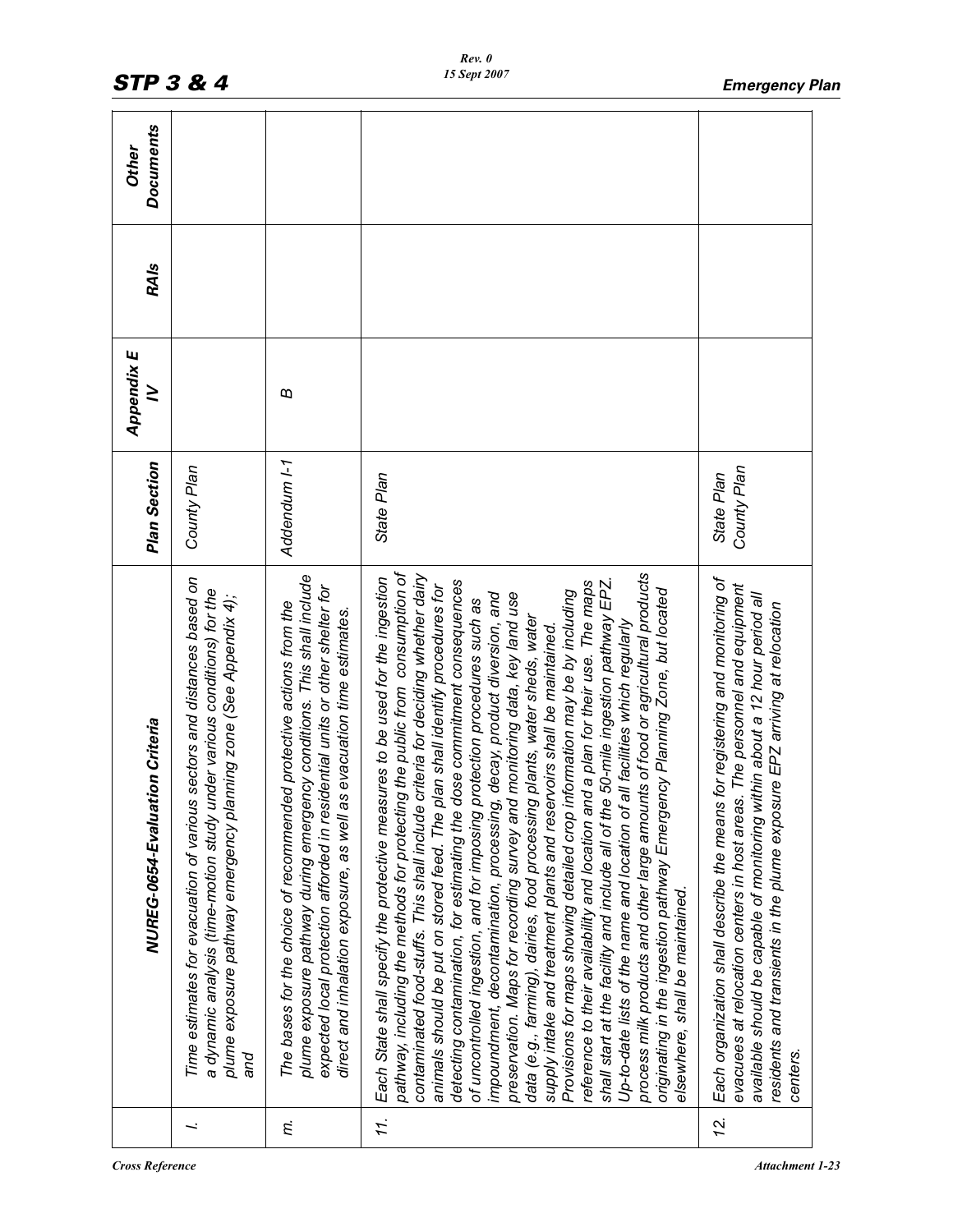| ı           |  |
|-------------|--|
| ì           |  |
| ۹<br>۱<br>I |  |

|        | Radiological Exposure Control<br>Planning Standard-50.47(b)(11)                                                                                                                                                                                                                       |                     |                 |              |                                  |
|--------|---------------------------------------------------------------------------------------------------------------------------------------------------------------------------------------------------------------------------------------------------------------------------------------|---------------------|-----------------|--------------|----------------------------------|
|        | radiological exposures shall include exposure guidelines consistent with EPA Emergency Worker and Lifesaving Activity Protective Action<br>Means for controlling radiological exposures, in an emergency, are established for emergency workers. The means for controlling<br>Guides. |                     |                 |              |                                  |
|        | NUREG-0654-Evaluation Criteria                                                                                                                                                                                                                                                        | <b>Plan Section</b> | Appendix E<br>≥ | <b>RAIs</b>  | <b>Documents</b><br><b>Other</b> |
| Ĩ.     | EPA Emergency Worker and Lifesaving Activity Protective Actions Guides<br>Each licensee shall establish onsite exposure guidelines consistent with<br>(EPA-400-R-92-001) for;                                                                                                         |                     |                 |              |                                  |
| c,     | removal of injured persons;                                                                                                                                                                                                                                                           | J.1.1               |                 | GGNS 13.3-30 |                                  |
| ò.     | undertaking corrective actions;                                                                                                                                                                                                                                                       | J.1.1               |                 | GGNS 13.3-39 |                                  |
| ن      | performing assessment actions;                                                                                                                                                                                                                                                        | 7.1                 |                 |              |                                  |
| ن<br>ح | providing first aid;                                                                                                                                                                                                                                                                  | 7.1                 |                 |              |                                  |
| Φ      | performing personnel decontamination                                                                                                                                                                                                                                                  | ر ر                 | $E$ 3           |              |                                  |
| £      | providing ambulance service; and                                                                                                                                                                                                                                                      | ر ر                 | E 6             |              |                                  |
| Ġ      | providing medical treatment services.                                                                                                                                                                                                                                                 | い                   | $E$ 7           |              |                                  |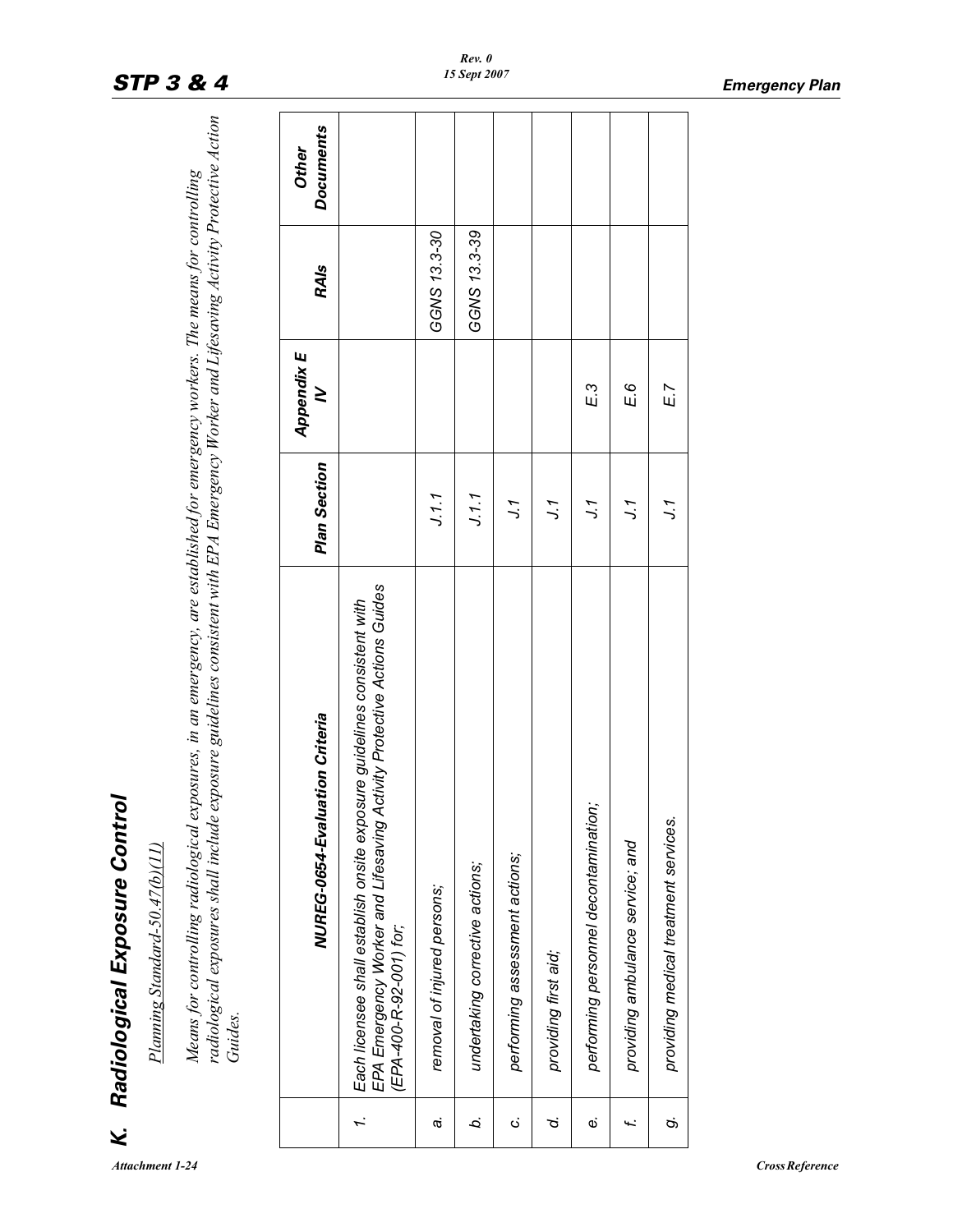|        | NUREG-0654-Evaluation Criteria                                                                                                                                                                                                                                                                                                                                                                                                                                                                                                                                                                                                                 | Plan Section | Appendix E<br>$\geq$ | <b>RAIs</b>  | <b>Documents</b><br>Other |
|--------|------------------------------------------------------------------------------------------------------------------------------------------------------------------------------------------------------------------------------------------------------------------------------------------------------------------------------------------------------------------------------------------------------------------------------------------------------------------------------------------------------------------------------------------------------------------------------------------------------------------------------------------------|--------------|----------------------|--------------|---------------------------|
| $\sim$ | CFR Part 20 limits. Procedures shall be worked out in advance for permitting<br>exposure guidelines. The plan shall identify individual(s), by position or title,<br>onsite volunteers to receive radiation exposures in the course of caring out<br>These procedures shall include<br>Each licensee shall provide an onsite radiation protection program to be<br>receive doses in excess of 10<br>expeditious decision making and a reasonable consideration of relative<br>implemented during emergencies, including methods to implement<br>who can authorize emergency workers to<br>lifesaving and other emergency activities.<br>risks. | ر ر          |                      | GGNS 13.3-49 |                           |
| 3.a    | provisions for distribution of dosimeters, both self-reading and permanent<br>Each organization shall make provision for 24-hour-per-day capability to<br>determine the doses received by emergency personnel involved in any<br>nuclear accident, including volunteers. Each organization shall make<br>record devices.                                                                                                                                                                                                                                                                                                                       | ر<br>ر       |                      |              |                           |
| ò.     | Each organization shall ensure that dosimeters are read at appropriate<br>frequencies and provide for maintaining dose records for emergency<br>workers involved in any nuclear accident.                                                                                                                                                                                                                                                                                                                                                                                                                                                      | 2.ر          |                      |              |                           |
| 4.     | authorizing emergency workers to incur exposures in excess of the EPA<br>General Public Protective Action Guides (i.e., EPA PAGs for emergency<br>Each State and local organization shall establish the decision chain for<br>workers and lifesaving activities).                                                                                                                                                                                                                                                                                                                                                                              | УÁ           |                      |              |                           |
| ιŜ.    | Each organization as appropriate, shall specify action levels for determining<br>the need for decontamination.                                                                                                                                                                                                                                                                                                                                                                                                                                                                                                                                 | و.ر          | E.3                  |              |                           |
| b.     | radiological decontamination of emergency personnel wounds, supplies,<br>Each organization, as appropriate, shall establish the means for<br>instruments and equipment, and for waste disposal.                                                                                                                                                                                                                                                                                                                                                                                                                                                | 5.ر          | E.3                  |              |                           |
| 6      | Each licensee shall provide onsite contamination control measures<br>including:                                                                                                                                                                                                                                                                                                                                                                                                                                                                                                                                                                |              |                      |              |                           |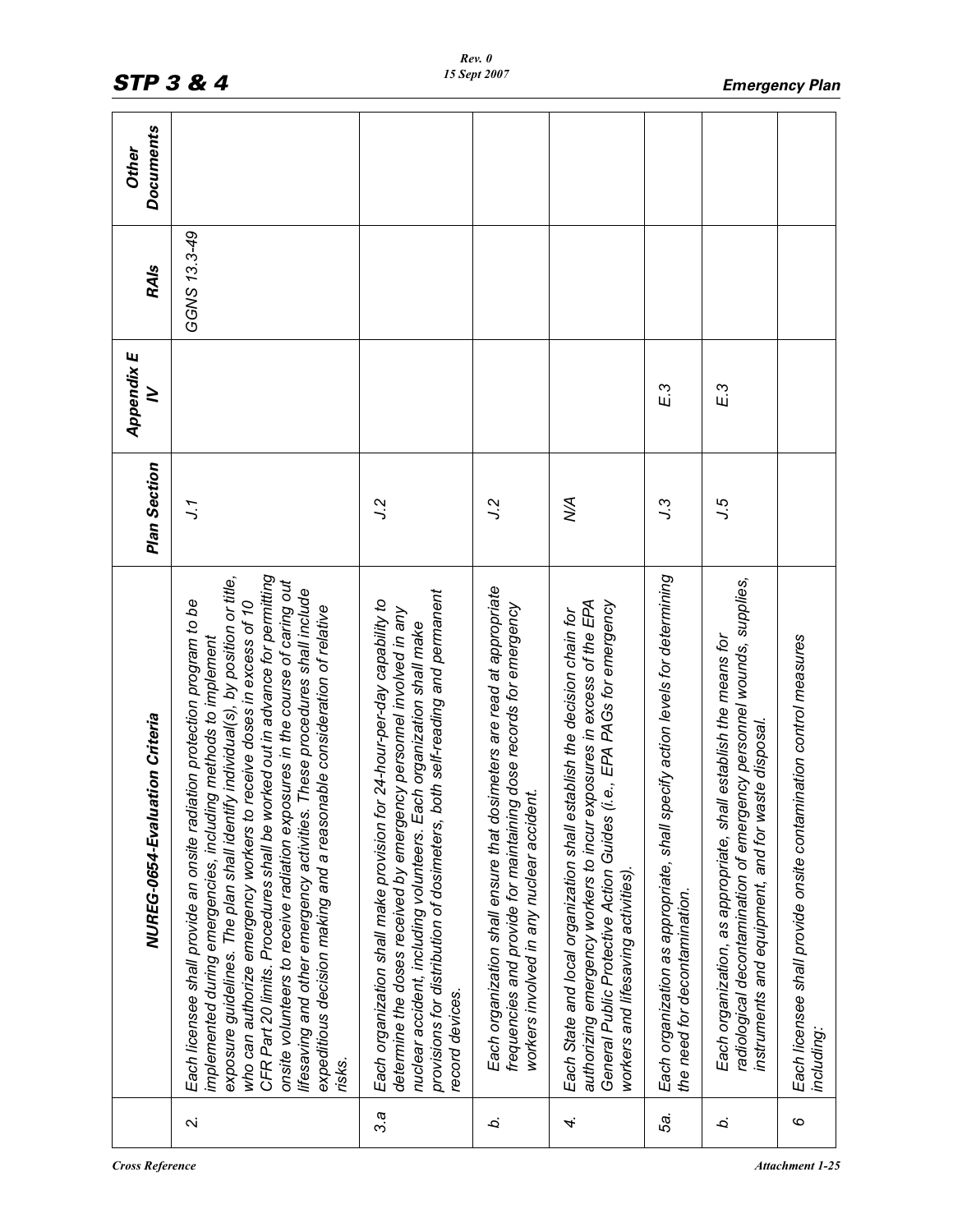| <b>Documents</b><br><b>Documents</b><br>Other<br><b>Other</b><br><b>RAIs</b><br><b>RAIs</b><br>Appendix E<br>Appendix E<br>E.5<br>≥<br>≥<br>Plan Section<br>Plan Section<br>B.4.5, J.5<br>J.5, J.8<br>3.ر<br>Arrangements are made for medical services for contaminated injured individuals.<br>7.4<br>ير<br>د<br>onsite personnel, including provisions for extra clothing and decontaminants<br>criteria for permitting return of areas and items to normal use, see Draft<br>Each organization shall arrange for local and backup hospital and medical<br>for decontaminating relocated<br>suitable for the type of contamination expected, with particular attention<br>providing these services are<br>services having the capability for evaluation of radiation exposure and<br>ted individuals.<br>NUREG-0654-Evaluation Criteria<br>NUREG-0654-Evaluation Criteria<br>Medical and Public Health Support<br>given to radioiodine contamination of the skin.<br>adequately prepared to handle contaminat<br>uptake, including assurance that persons<br>Each licensee shall provide the capability<br>Planning Standard-50.47(b)(12)<br>drinking water and food supplies;<br>area access control;<br>ANSI 13.12.<br>a,<br>b.<br>$\overline{r}$ .<br>ن |  |  |  |  |  |                                                              |
|---------------------------------------------------------------------------------------------------------------------------------------------------------------------------------------------------------------------------------------------------------------------------------------------------------------------------------------------------------------------------------------------------------------------------------------------------------------------------------------------------------------------------------------------------------------------------------------------------------------------------------------------------------------------------------------------------------------------------------------------------------------------------------------------------------------------------------------------------------------------------------------------------------------------------------------------------------------------------------------------------------------------------------------------------------------------------------------------------------------------------------------------------------------------------------------------------------------------------------------------------------------|--|--|--|--|--|--------------------------------------------------------------|
|                                                                                                                                                                                                                                                                                                                                                                                                                                                                                                                                                                                                                                                                                                                                                                                                                                                                                                                                                                                                                                                                                                                                                                                                                                                               |  |  |  |  |  |                                                              |
|                                                                                                                                                                                                                                                                                                                                                                                                                                                                                                                                                                                                                                                                                                                                                                                                                                                                                                                                                                                                                                                                                                                                                                                                                                                               |  |  |  |  |  |                                                              |
|                                                                                                                                                                                                                                                                                                                                                                                                                                                                                                                                                                                                                                                                                                                                                                                                                                                                                                                                                                                                                                                                                                                                                                                                                                                               |  |  |  |  |  | E.4                                                          |
|                                                                                                                                                                                                                                                                                                                                                                                                                                                                                                                                                                                                                                                                                                                                                                                                                                                                                                                                                                                                                                                                                                                                                                                                                                                               |  |  |  |  |  | F.6, G.11, J.5                                               |
|                                                                                                                                                                                                                                                                                                                                                                                                                                                                                                                                                                                                                                                                                                                                                                                                                                                                                                                                                                                                                                                                                                                                                                                                                                                               |  |  |  |  |  | Each licensee shall provide for onsite first aid capability. |
|                                                                                                                                                                                                                                                                                                                                                                                                                                                                                                                                                                                                                                                                                                                                                                                                                                                                                                                                                                                                                                                                                                                                                                                                                                                               |  |  |  |  |  | 2.                                                           |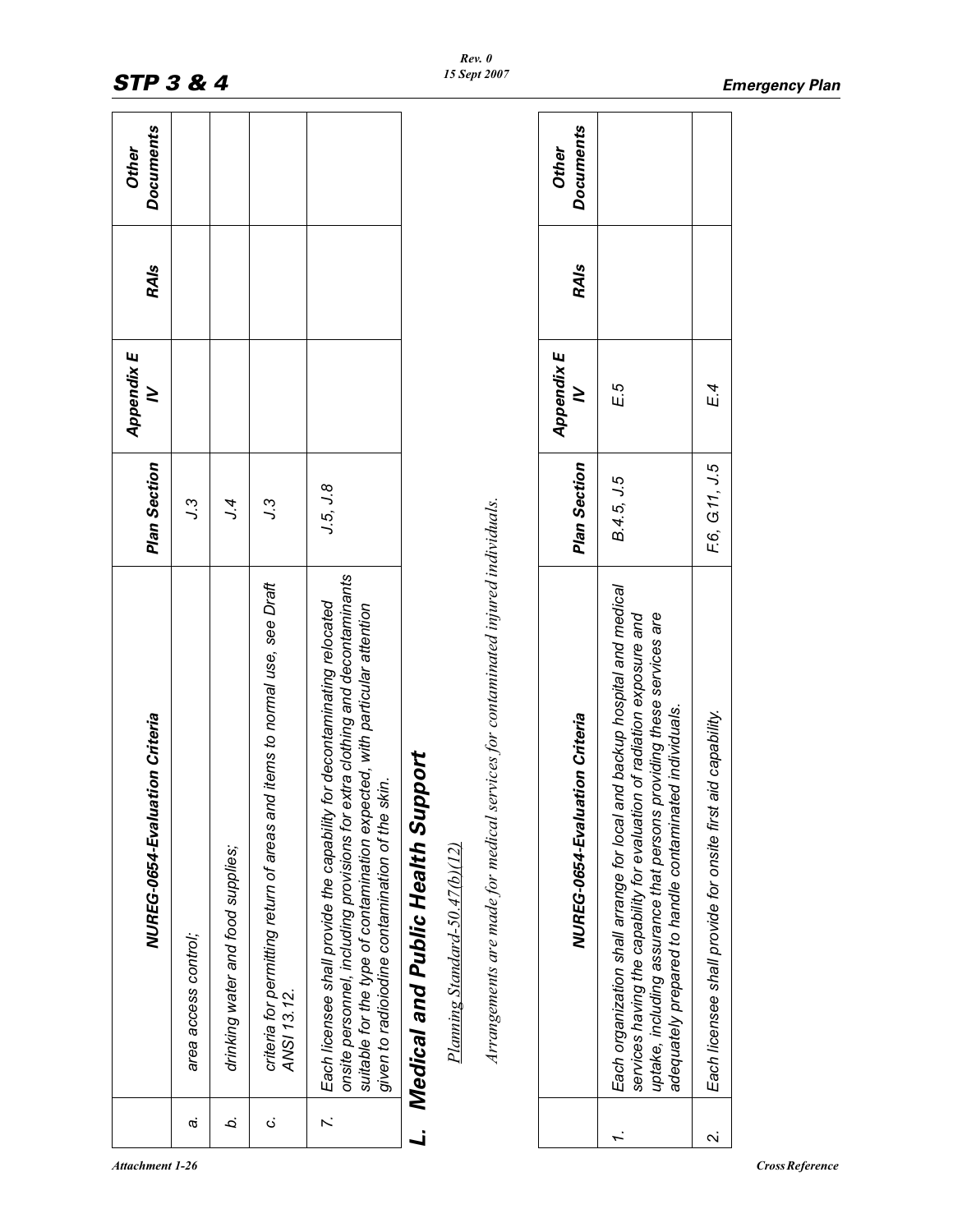|    | NUREG-0654-Evaluation Criteria                                                                                                                                                                                                                                                                                                                                                                                                                                                                                                                                                                                          | Plan Section                        | Appendix E<br>≥ | <b>RAIs</b> | <b>Documents</b><br><b>Other</b> |  |
|----|-------------------------------------------------------------------------------------------------------------------------------------------------------------------------------------------------------------------------------------------------------------------------------------------------------------------------------------------------------------------------------------------------------------------------------------------------------------------------------------------------------------------------------------------------------------------------------------------------------------------------|-------------------------------------|-----------------|-------------|----------------------------------|--|
|    | State or contiguous States considered capable of providing medical support<br>military hospitals and other emergency medical services facilities within the<br>for any contaminated injured individual. The listing shall include the name,<br>Each State shall develop lists indicating the location of public, private and<br>radiologically monitor contamination personnel, and have facilities and<br>capabilities. These emergency medical services should be able to<br>location, type of facility and capacity and any special radiological<br>trained personnel able to care for contaminated injured persons. | State Plan                          |                 |             |                                  |  |
|    | Each organization shall arrange for transporting victims of radiological<br>accidents to medical support facilities.                                                                                                                                                                                                                                                                                                                                                                                                                                                                                                    | B.4, B.5.7, F.7,<br>5 r             | E.6             |             |                                  |  |
| N. | ing and Post-Accident Operations<br>Recovery and Reentry Planni                                                                                                                                                                                                                                                                                                                                                                                                                                                                                                                                                         |                                     |                 |             |                                  |  |
|    | General plans for recovery and reentry are developed.<br>Planning Standard-50.47(b)(13)                                                                                                                                                                                                                                                                                                                                                                                                                                                                                                                                 |                                     |                 |             |                                  |  |
|    | NUREG-0654-Evaluation Criteria                                                                                                                                                                                                                                                                                                                                                                                                                                                                                                                                                                                          | Plan Section                        | Appendix E<br>≥ | <b>RAIs</b> | <b>Documents</b><br>Other        |  |
| Ĩ. | decisions to relax protective measures (e.g., allow reentry into an evacuated<br>area) are reached. This process should consider both existing and potential<br>procedures for reentry and recovery and describe the means by which<br>Each organization, as appropriate, shall develop general plans and<br>conditions.                                                                                                                                                                                                                                                                                                | $L.1, L.2, L.3,$<br>$L.4, L.5, L.6$ | I               |             |                                  |  |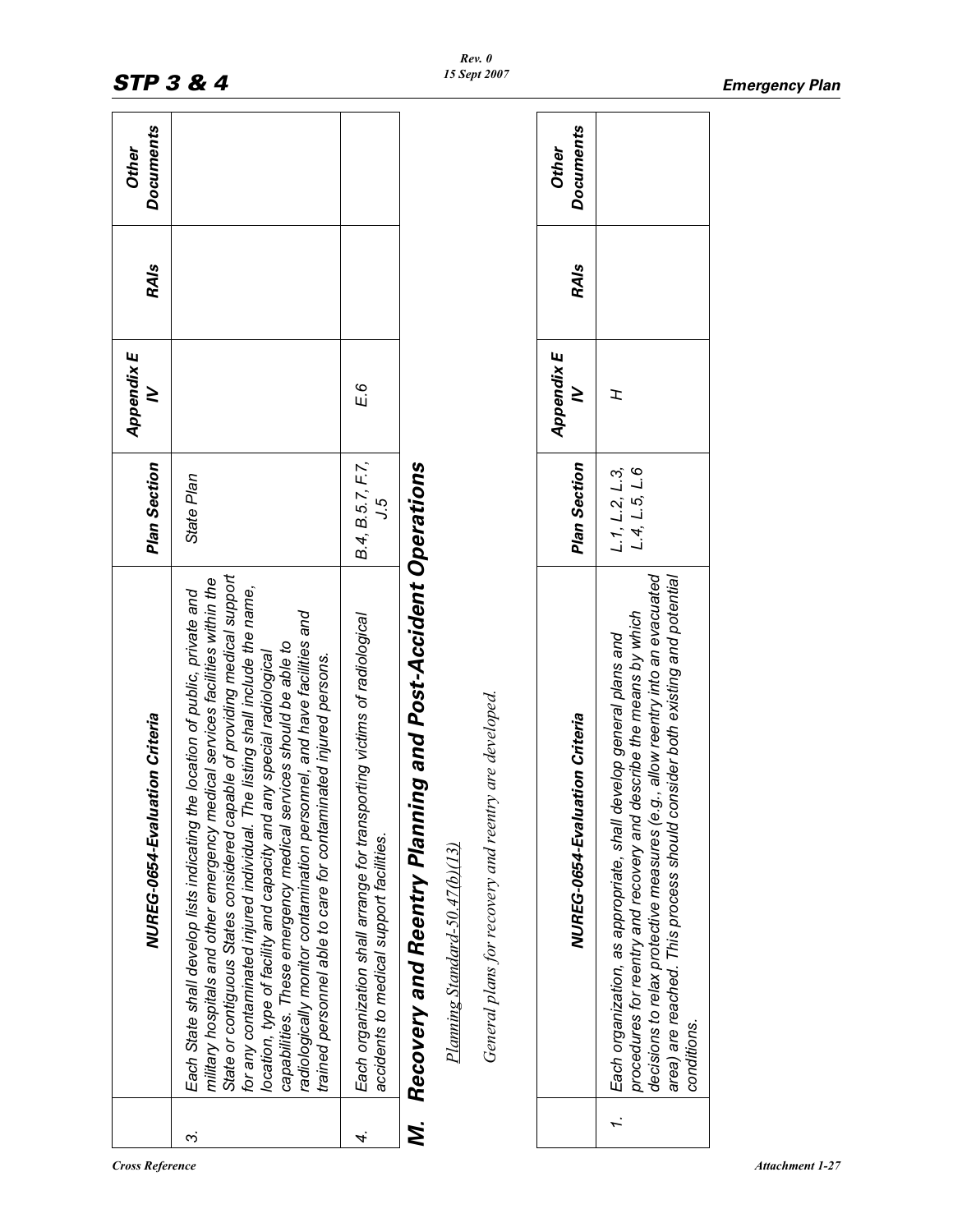|        | NUREG-0654-Evaluation Criteria                                                                                                                                                                                                                                                                                                                                                                                                                                                                            | <b>Plan Section</b> | Appendix E<br>≥ | <b>RAIs</b>  | <b>Documents</b><br>Other |
|--------|-----------------------------------------------------------------------------------------------------------------------------------------------------------------------------------------------------------------------------------------------------------------------------------------------------------------------------------------------------------------------------------------------------------------------------------------------------------------------------------------------------------|---------------------|-----------------|--------------|---------------------------|
| $\sim$ | responsibilities of individuals who will fill key positions in the facility recovery<br>Industrial Forum's Nuclear Power Plant Emergency Response Plan dated<br>organization. This organization shall include technical personnel with<br>responsibilities to develop, evaluate and direct recovery and reentry<br>operations. The recovery organization recommended by the Atomic<br>Each licensee plan shall contain the position/title, authority and<br>October 11, 1979, is an acceptable framework. | 9 T                 | I               |              |                           |
| ကဲ     | means for informing members of<br>the response organizations that a recovery operation is to be initiated, and<br>of any changes in the organizational structure that may occur.<br>Each licensee and State plan shall specify                                                                                                                                                                                                                                                                            | 7.7                 |                 |              |                           |
|        | Each plan shall establish a method for periodically estimating total<br>population exposure.<br>4.                                                                                                                                                                                                                                                                                                                                                                                                        | ل<br>سا             |                 | VEGP 13.3-11 |                           |
| N.     | Exercises and Drills                                                                                                                                                                                                                                                                                                                                                                                                                                                                                      |                     |                 |              |                           |
|        | Plaming Standard-50.47(b)(14)                                                                                                                                                                                                                                                                                                                                                                                                                                                                             |                     |                 |              |                           |
|        | Periodic exercises are (will be) conducted to evaluate major portions of emergency response capabilities, periodic drills are (will be)<br>conducted to develop and maintain key skills, and deficiencies identified as a result of exercises or drills are (will be) corrected.                                                                                                                                                                                                                          |                     |                 |              |                           |
|        | NUREG-0654-Evaluation Criteria                                                                                                                                                                                                                                                                                                                                                                                                                                                                            | <b>Plan Section</b> | Appendix E<br>≥ | <b>RAIs</b>  | <b>Documents</b><br>Other |
| 1a.    | portion of the basic elements existing within emergency preparedness plans<br>and organizations. The emergency preparedness exercise shall simulate an<br>response by offsite authorities. Exercises shall be conducted as set forth in<br>emergency that results in offsite radiological releases which would require<br>An exercise is an event that tests the integrated capability and a major<br>NRC and FEMA rules.                                                                                 | N.7                 | F1              |              |                           |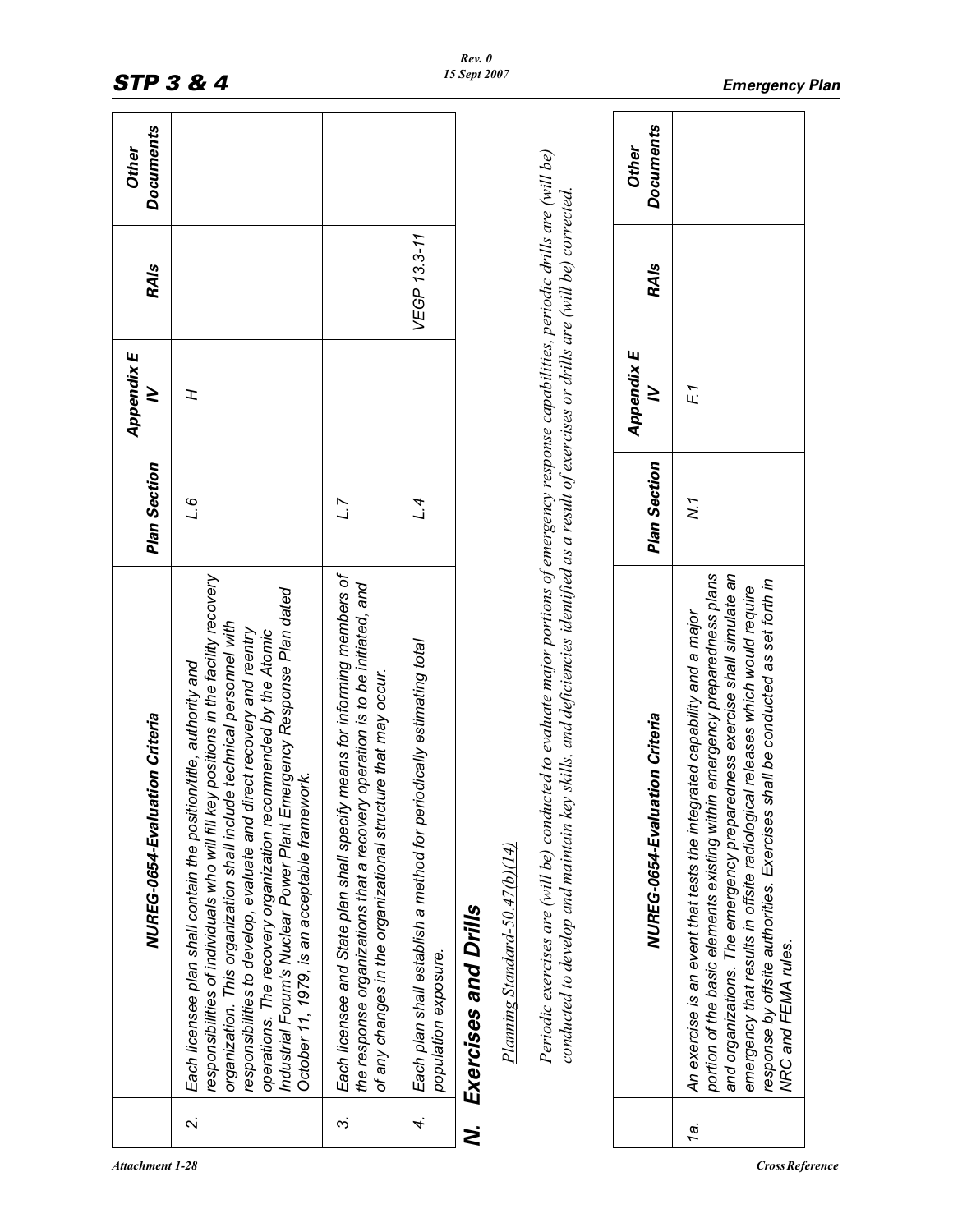|              | NUREG-0654-Evaluation Criteria                                                                                                                                                                                                                                                                                                                                                                                                                                                                                                                                                                                                                                                                                                                                  | <b>Plan Section</b>  | Appendix E<br>≥ | <b>RAIs</b> | <b>Documents</b><br>Other |
|--------------|-----------------------------------------------------------------------------------------------------------------------------------------------------------------------------------------------------------------------------------------------------------------------------------------------------------------------------------------------------------------------------------------------------------------------------------------------------------------------------------------------------------------------------------------------------------------------------------------------------------------------------------------------------------------------------------------------------------------------------------------------------------------|----------------------|-----------------|-------------|---------------------------|
| b.           | of the plans and preparedness organizations are tested within a five-year<br>between 6:00 p.m. and midnight, and another between midnight and 6:00<br>a.m. once every six years. Exercises should be conducted under various<br>scenario requiring response. The organization shall provide for a critique<br>year such that all major elements<br>of the annual exercise by Federal and State observers/evaluators. The<br>An exercise shall include mobilization of State and local personnel and<br>provisions to start an exercise<br>resources adequate to verify the capability to respond to an accident<br>weather conditions. Some exercises should be unannounced.<br>period. Each organization should make<br>scenario should be varied from year to | $\tilde{N}$ .        | F1              |             |                           |
| $\mathbf{a}$ | A drill is often a component of an<br>instructor. Each organization shall conduct drills, in addition to the annual<br>A drill is a supervised instruction period aimed at testing, developing and<br>aluated by a qualified drill<br>exercise at the frequencies indicated below:<br>maintaining skills in a particular operation.<br>exercise. A drill shall be supervised and ev                                                                                                                                                                                                                                                                                                                                                                             |                      |                 |             |                           |
| c,           | Communication Drills-Communications with State and local governments<br>within the plume exposure pathway Emergency Planning Zone shall be<br>quarterly. Communications between the nuclear facility, State and local<br>organizations and States within the ingestion pathway shall be tested<br>tested annually. Communication drills shall also include the aspect of<br>d assessment teams shall be<br>tested monthly. Communications with Federal emergency response<br>understanding the content of messages.<br>emergency operations centers, and fiel                                                                                                                                                                                                   | Addendum N-1<br>N.1. |                 |             |                           |
| b.           | Fire Drills- Fire drills shall be conducted in accordance with the plant<br>(nuclear facility) technical specifications.                                                                                                                                                                                                                                                                                                                                                                                                                                                                                                                                                                                                                                        | Addendum N-1         | F1.iv           |             |                           |
|              |                                                                                                                                                                                                                                                                                                                                                                                                                                                                                                                                                                                                                                                                                                                                                                 |                      |                 |             |                           |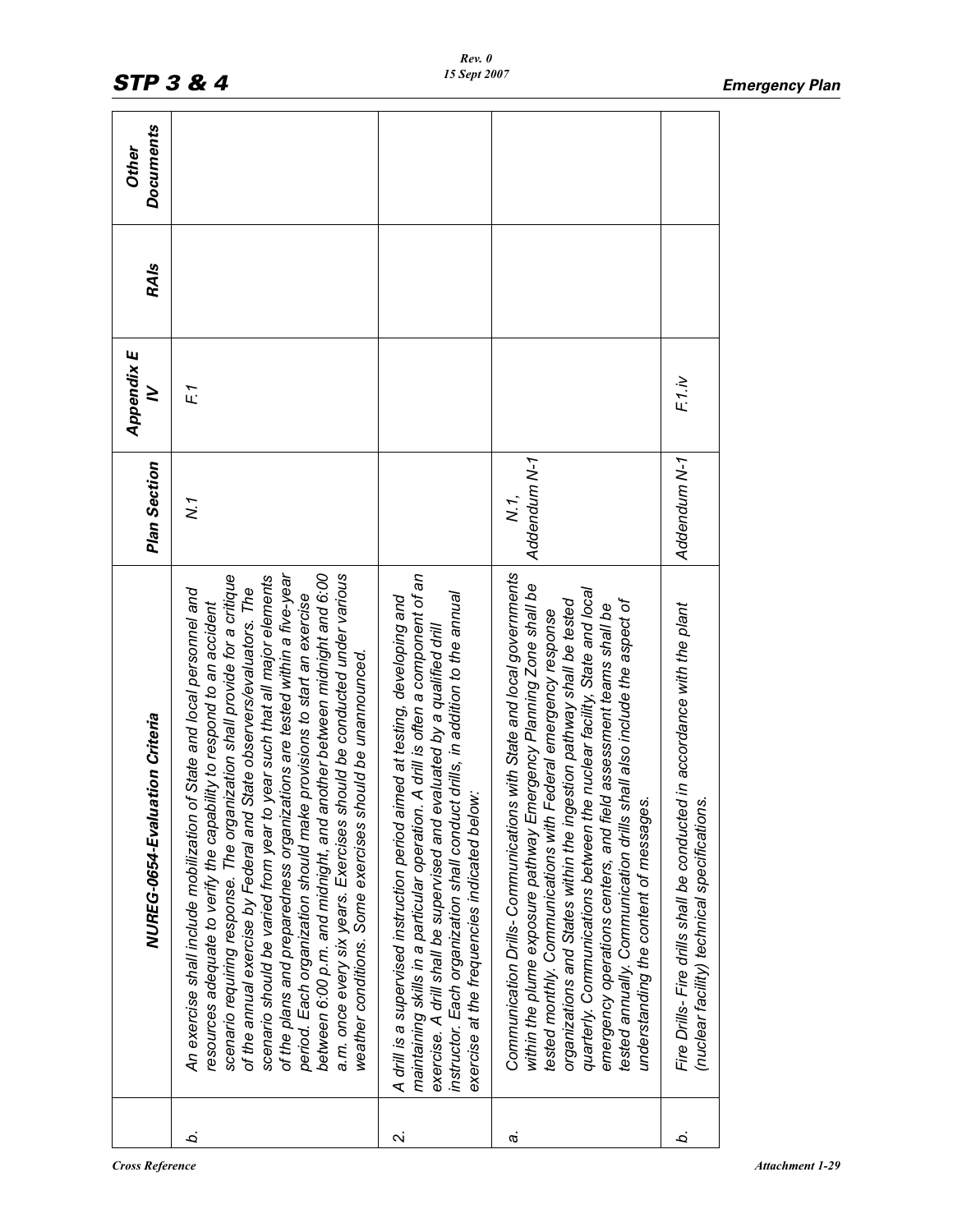|    | NUREG-0654-Evaluation Criteria                                                                                                                                                                                                                                                                                                                                                                                                | <b>Plan Section</b> | Appendix E<br>≥  | <b>RAIs</b> | <b>Documents</b><br><b>Other</b> |
|----|-------------------------------------------------------------------------------------------------------------------------------------------------------------------------------------------------------------------------------------------------------------------------------------------------------------------------------------------------------------------------------------------------------------------------------|---------------------|------------------|-------------|----------------------------------|
| c, | offsite medical treatment facility) shall be conducted annually. The offsite<br>participation by the local support services agencies (i.e., ambulance and<br>portions of the medical drill may be performed at part of the required<br>simulated contaminated individual which contains provisions for<br>nergency drill involving a<br>Medical Emergency Drills-A medical en<br>annual exercise                              | Addendum N-1        | F1.vi<br>F.1.vii |             |                                  |
| ρ. | Radiological Monitoring Drills-Plant environs and radiological monitoring<br>vegetation, soil and air), and provisions for communications and record<br>drills (onsite and offsite) shall be conducted annually. These drills shall<br>each site. Where appropriate,<br>include collection and analysis of all sample media (e.g., water,<br>keeping. The State drills need not be at<br>local organization shall participate | Addendum N-1        | F1.ii            |             |                                  |
| ώ  | Health Physics Drills                                                                                                                                                                                                                                                                                                                                                                                                         |                     | F.1.iii          |             |                                  |
|    | (1) Health Physics drills shall be conducted semi-annually which involve<br>rents in the environment. The<br>elevated airborne and liquid<br>response to, and analysis of, simulated<br>samples and direct radiation measurem<br>State drills need not be at each site.                                                                                                                                                       | Addendum N-1        |                  |             |                                  |
|    | levels shall be included in Health Physics drills annually. These drills will<br>(2) Analysis of inplant liquid samples with simulated elevated radiation<br>and contamination controls.<br>include appropriate radiation protection                                                                                                                                                                                          | Addendum N-1        |                  |             |                                  |
| 2  | Each organization shall describe how exercises and drills are to be carried<br>evaluation guidance by NRC and FEMA the scenarios for use in exercises<br>objectives. Pending the development of exercise scenarios and exercise<br>out to allow free play for decision making and to meet the following<br>and drills shall include but not be limited to, the following:                                                     |                     | F1               |             |                                  |
| c. | exercise and appropriate<br>The basic objective(s) of each drill and<br>evaluation criteria:                                                                                                                                                                                                                                                                                                                                  | N.1.1, N.2          |                  |             |                                  |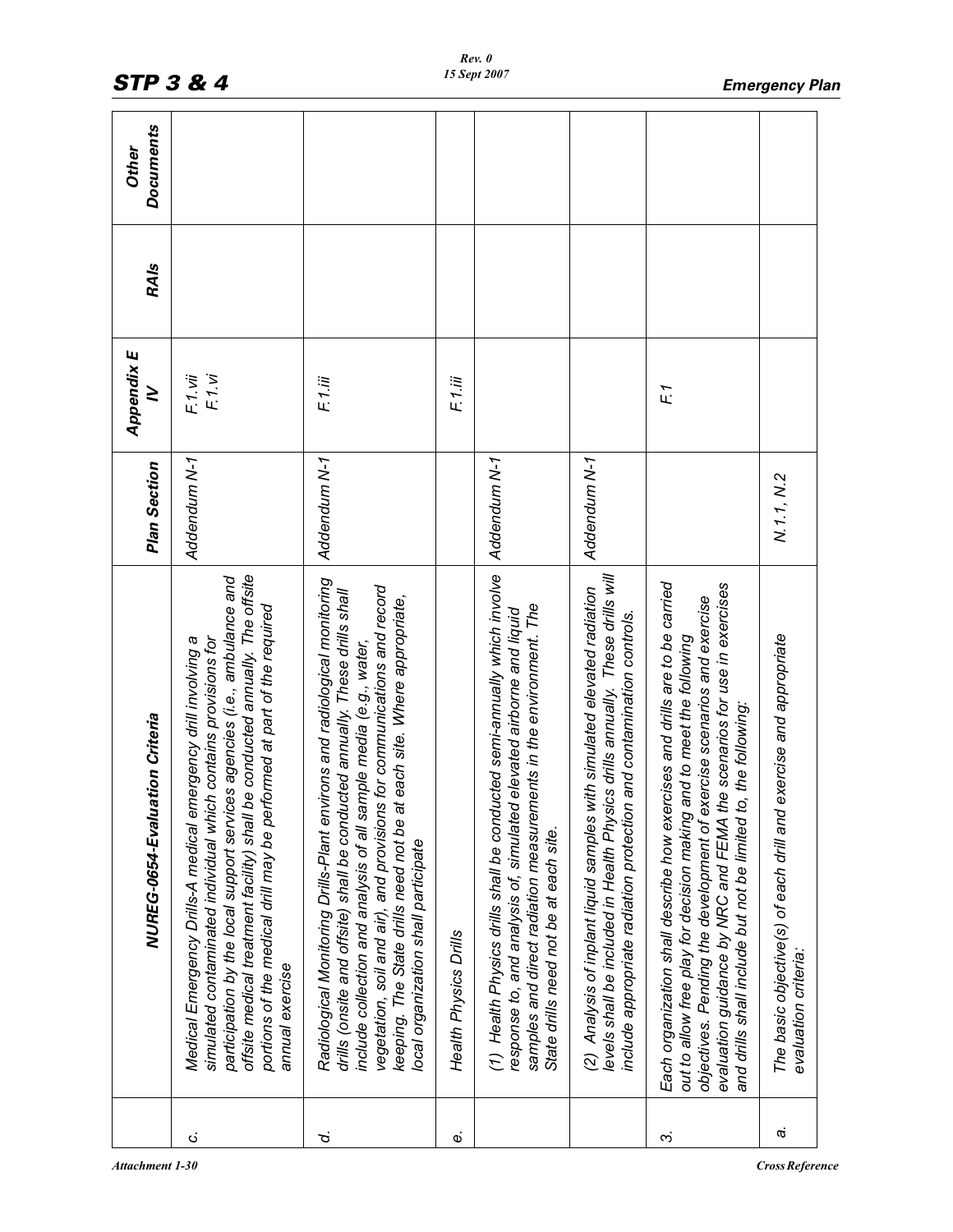|        | NUREG-0654-Evaluation Criteria                                                                                                                                                                                                                                                                                                                                                                                              | <b>Plan Section</b>      | Appendix E<br>$\geq$ | <b>RAIs</b>  | <b>Documents</b><br>Other |
|--------|-----------------------------------------------------------------------------------------------------------------------------------------------------------------------------------------------------------------------------------------------------------------------------------------------------------------------------------------------------------------------------------------------------------------------------|--------------------------|----------------------|--------------|---------------------------|
| Ċ.     | participating organization<br>The date(s), time period, place(s) and                                                                                                                                                                                                                                                                                                                                                        | Addendum N-<br>1, N.2.2, |                      |              |                           |
| Ġ      | The simulated events;                                                                                                                                                                                                                                                                                                                                                                                                       | N.2                      |                      |              |                           |
| ن<br>ح | initiating events<br>A time schedule of real and simulated                                                                                                                                                                                                                                                                                                                                                                  | x <sub>2</sub>           |                      |              |                           |
| Φ      | assistance, rescue of personnel, use of protective clothing, deployment of<br>A narrative summary describing the conduct of the exercises or drills to<br>radiological monitoring teams, and public information activities; and<br>include such things as simulated casualties, offsite fire department                                                                                                                     | $\tilde{\kappa}$         |                      |              | BL 05-02                  |
| ť.     | A description of the arrangements for and advance materials to be<br>provided to official observers.                                                                                                                                                                                                                                                                                                                        | N.2.2                    |                      |              |                           |
| 4.     | respond as called for in the plan. The critique shall be conducted as soon as<br>evaluate, and critique the required exercises. A critique shall be scheduled<br>evaluation should result from the<br>at the conclusion of the exercise to evaluate the ability of organizations to<br>Official observers from Federal, State or local governments will observe,<br>practicable after the exercise, and formal<br>critique. | N.1, N.2.2               |                      |              |                           |
| ιo,    | participant comments on areas needing improvement, including emergency<br>plan procedural changes, and for assigning responsibility for implementing<br>corrective actions. Each organization shall establish management control<br>Each organization shall establish means for evaluating observer and<br>used to ensure that corrective actions are implemented.                                                          | Z.                       | F <sub>2</sub>       | VEGP 13.3-10 |                           |
| Ö      | Radiological Emergency Response Training                                                                                                                                                                                                                                                                                                                                                                                    |                          |                      |              |                           |
|        | Planning Standard-50.47(b)(15)                                                                                                                                                                                                                                                                                                                                                                                              |                          |                      |              |                           |
|        | Radiological emergency response training is provided to those who may be called on to assist in an emergency.                                                                                                                                                                                                                                                                                                               |                          |                      |              |                           |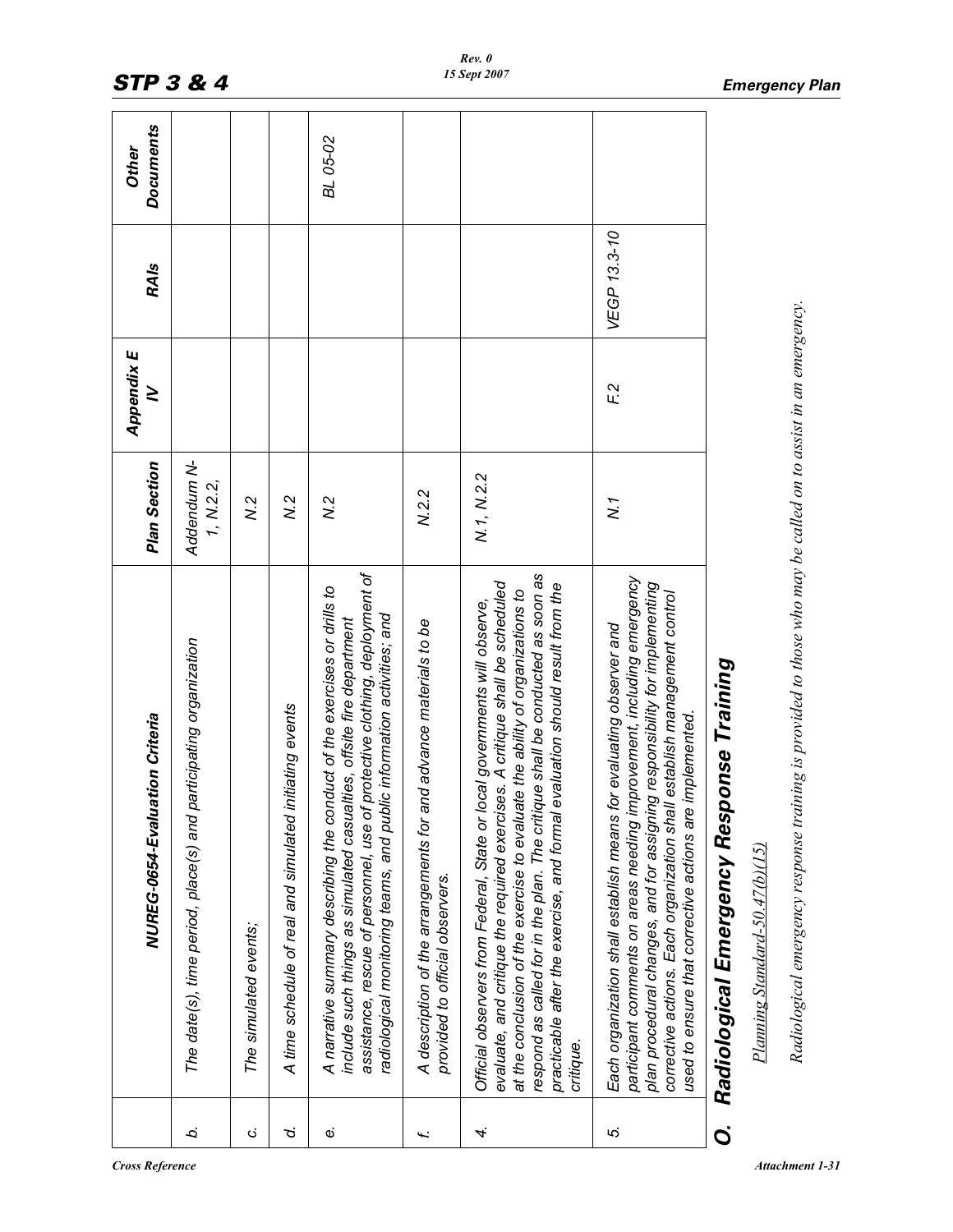|                | NUREG-0654-Evaluation Criteria                                                                                                                                                                                                                                                                                                                                                                                    | <b>Plan Section</b> | Appendix E<br>≥ | <b>RAIs</b>  | <b>Documents</b><br>Other |
|----------------|-------------------------------------------------------------------------------------------------------------------------------------------------------------------------------------------------------------------------------------------------------------------------------------------------------------------------------------------------------------------------------------------------------------------|---------------------|-----------------|--------------|---------------------------|
| $\overline{ }$ | Each organization shall assure the training of appropriate individuals.                                                                                                                                                                                                                                                                                                                                           |                     |                 |              |                           |
| c,             | offsite emergency organizations<br>istance in the event of an<br>Each facility to which the plant applies shall provide site specific<br>who may be called upon to provide assi<br>emergency response training for those<br>emergency.                                                                                                                                                                            | N.8                 |                 | GGNS 13.3-55 |                           |
| b.             | training. Where mutual aid agreements exist between local agencies such<br>as fire, policy and ambulance/rescue, the training shall also be offered to<br>Each offsite response organization shall participate in and receive<br>the other departments who are members of the mutual aid district.                                                                                                                | ≸                   |                 |              |                           |
| $\sim$         | shall be made and a demonstration of the proper performance offered by the<br>individual demonstrates ability to perform his assigned emergency function.<br>During the practical drills, on-the-spot correction of erroneous performance<br>The training program for members of the onsite emergency organization<br>practical drills in which each<br>shall, besides classroom training, include<br>instructor. | М.6                 | F <sub>2</sub>  |              |                           |
| $\sim$         | Training for individuals assigned to licensee first aid teams shall include<br>courses equivalent to Red Cross Multi-Media.                                                                                                                                                                                                                                                                                       | N.7                 |                 |              |                           |
| 4.             | qualifying personnel who will implement radiological emergency response<br>Each organization shall establish a training program for instructing and<br>plans. The specialized initial training and periodic retraining programs<br>(including the scope, nature and frequency) shall be provided in the<br>following categories:                                                                                  |                     |                 |              |                           |
| a.             | organizations;<br>Directors or coordinators of the response                                                                                                                                                                                                                                                                                                                                                       | М.3                 | F1.i            |              |                           |
| b.             | Personnel responsible for accident assessment;                                                                                                                                                                                                                                                                                                                                                                    | M.4                 | F1.ii           |              |                           |
| ن              | Radiological monitoring teams and radiological analysis personnel;                                                                                                                                                                                                                                                                                                                                                | M.4                 | F1.iii          |              |                           |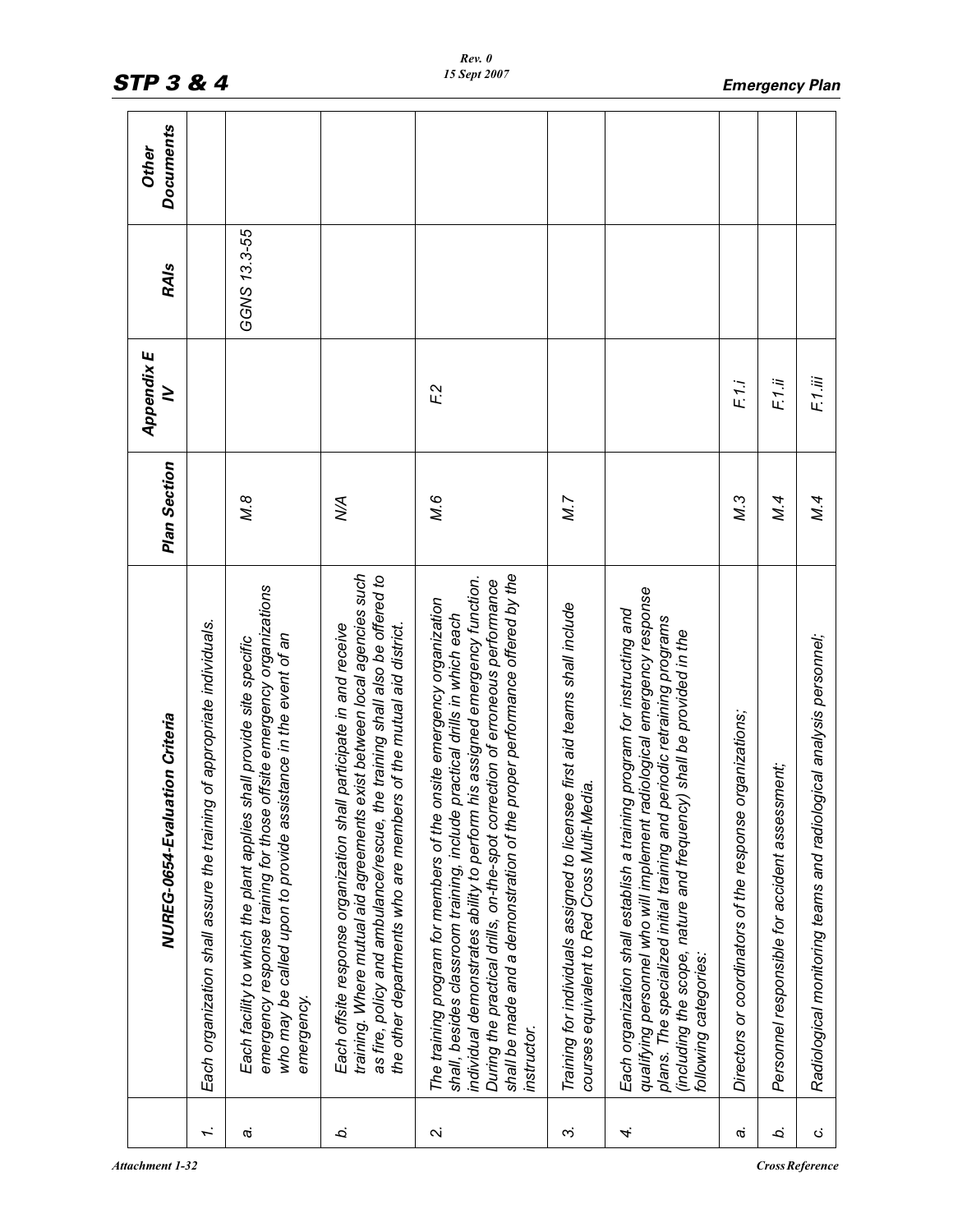|                | NUREG-0654-Evaluation Criteria                                                                                                                                | Plan Section     | <b>Appendix E</b><br>≥ | <b>RAIs</b> | <b>Documents</b><br><b>Other</b> |
|----------------|---------------------------------------------------------------------------------------------------------------------------------------------------------------|------------------|------------------------|-------------|----------------------------------|
| ď.             | Police, security and fire fighting personnel;                                                                                                                 | Ν.8              | F.1.iv                 |             |                                  |
| $\dot{\omega}$ | Repair and damage control/correctional action teams (onsite);                                                                                                 | М.3              | F1.v                   |             |                                  |
| f.             | First aid and rescue personnel;                                                                                                                               | M.4              | F1.vi                  |             |                                  |
| Ó,             | Civil Defense/Emergency<br>Local support services personnel including<br>Service personnel;                                                                   | $M.\overline{8}$ |                        |             |                                  |
| h.             | Medical support personnel;                                                                                                                                    | M.4              |                        |             |                                  |
| j,             | Licensee's headquarters support personnel;                                                                                                                    | $M.\overline{3}$ | F.1.viii               |             |                                  |
| $\ddot{}$      | Personnel responsible for transmission of emergency information and<br>instructions.                                                                          | M.4              |                        |             |                                  |
| ΙÓ.            | Each organization shall provide for the initial and annual retraining of<br>personnel with emergency response responsibilities.                               | M.2.3            |                        |             |                                  |
| $\mathbf{a}$   | Responsibility for the Planning Effort: Development, Periodic Review and Distribution of<br>Emergency Plans.                                                  |                  |                        |             |                                  |
|                | Planning Standard-50.47(b)(16)                                                                                                                                |                  |                        |             |                                  |
|                | Responsibilities for plan development and review and for distribution of emergency plans are established, and planners are properly trained.                  |                  |                        |             |                                  |
|                | NUREG-0654-Evaluation Criteria                                                                                                                                | Plan Section     | Appendix E<br>≥        | <b>RAIs</b> | <b>Documents</b><br><b>Other</b> |
| r.             | Each organization shall provide for the training of individuals responsible for<br>the planning effort.                                                       | N.2              | O                      |             |                                  |
| $\sim$         | emergency response planning.<br>individual with the overall<br>authority and responsibility for radiological<br>Each organization shall identify by title the | $\overline{O}$ . | O                      |             |                                  |